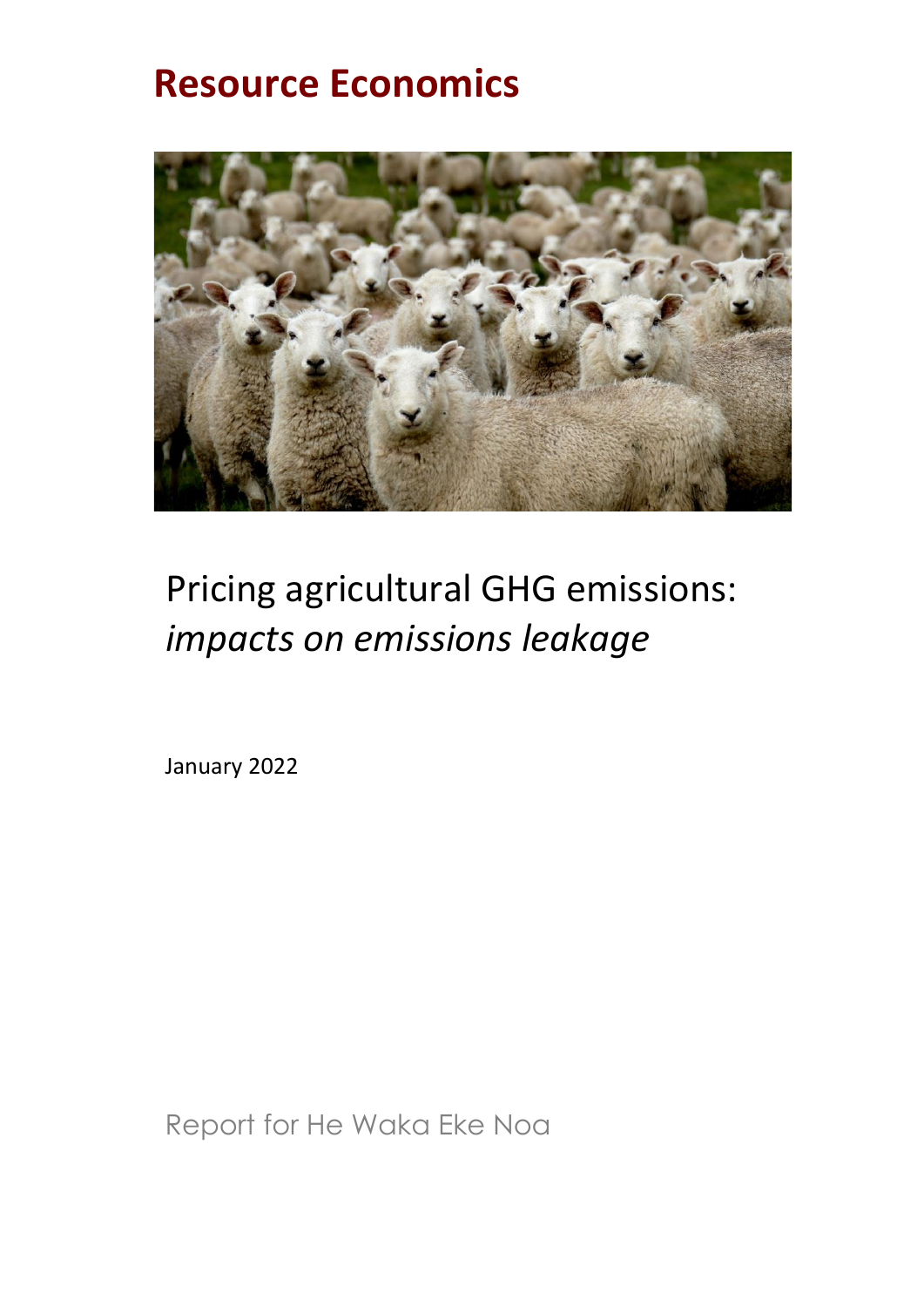#### **Author** Tim Denne

© Resource Economics Ltd, 2022 All rights reserved.

Cover photo: Andrea Lightfoot

#### **Disclaimer**

Although every effort has been made to ensure the accuracy of the material and the integrity of the analysis presented herein, Resource Economics Ltd accepts no liability for any actions taken on the basis of its contents.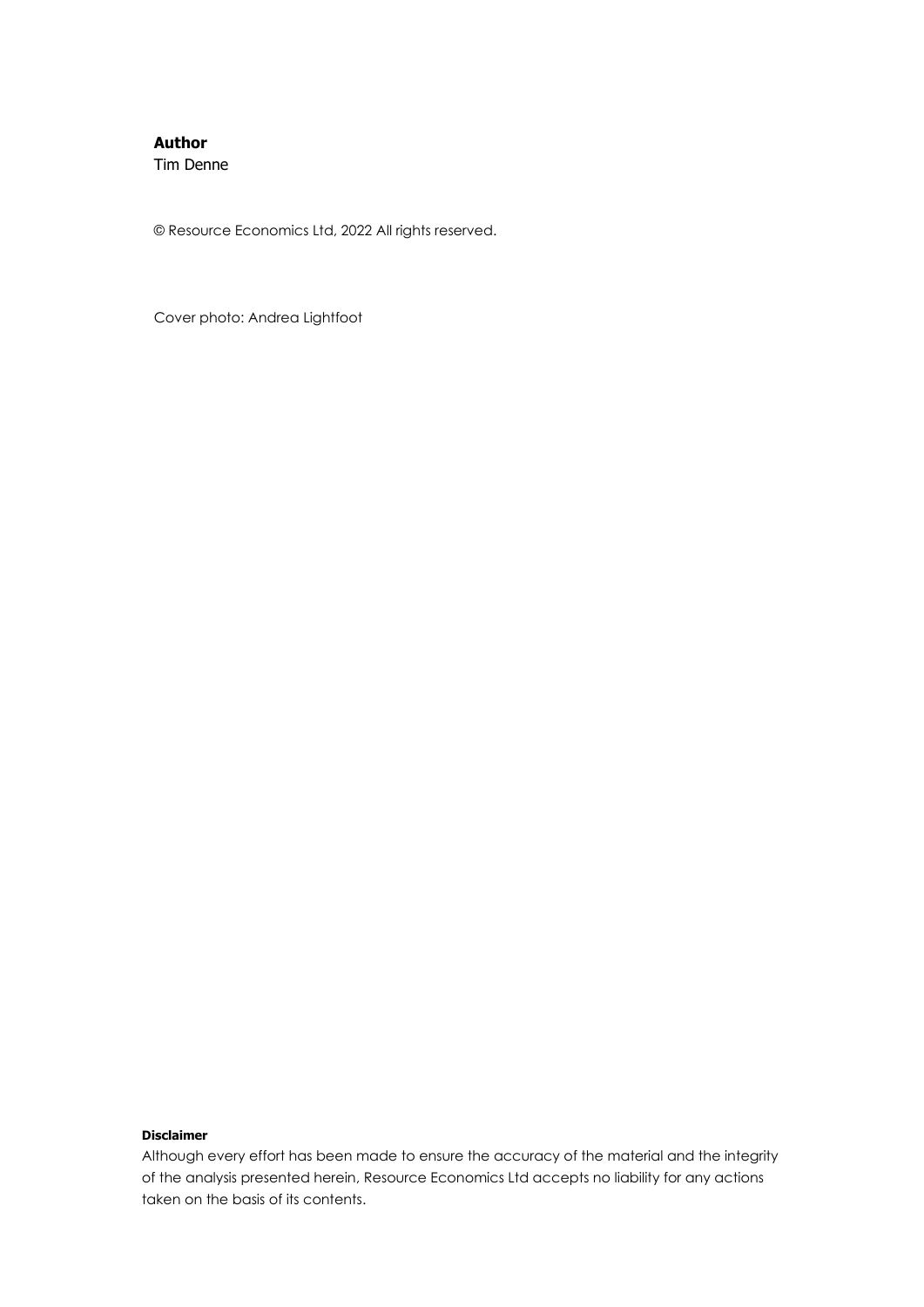# **Contents**

| 1            | Introduction |                                                    |                |  |  |
|--------------|--------------|----------------------------------------------------|----------------|--|--|
|              | 1.1          | Background                                         | 1              |  |  |
|              | 1.2          | Likelihood of Production Loss                      |                |  |  |
|              | 1.3          | The Relationship Between Leakage and Emission Caps | $\overline{2}$ |  |  |
|              | 1.4          | National Targets                                   | 5              |  |  |
|              | 1.5          | <b>Previous Analyses</b>                           | 8              |  |  |
| $\mathbf{2}$ |              | <b>Analysis</b>                                    | 10             |  |  |
|              | 2.1          | Scope of Analysis                                  | 10             |  |  |
|              | 2.2          | Agricultural Production and Exports                | 10             |  |  |
|              | 2.3          | The Relevance of Emission Intensity                | 12             |  |  |
|              | 2.4          | <b>Emissions Intensity</b>                         | 13             |  |  |
| 3            |              | <b>Conclusions</b>                                 | 19             |  |  |
| 4            |              | <b>References</b>                                  | 20             |  |  |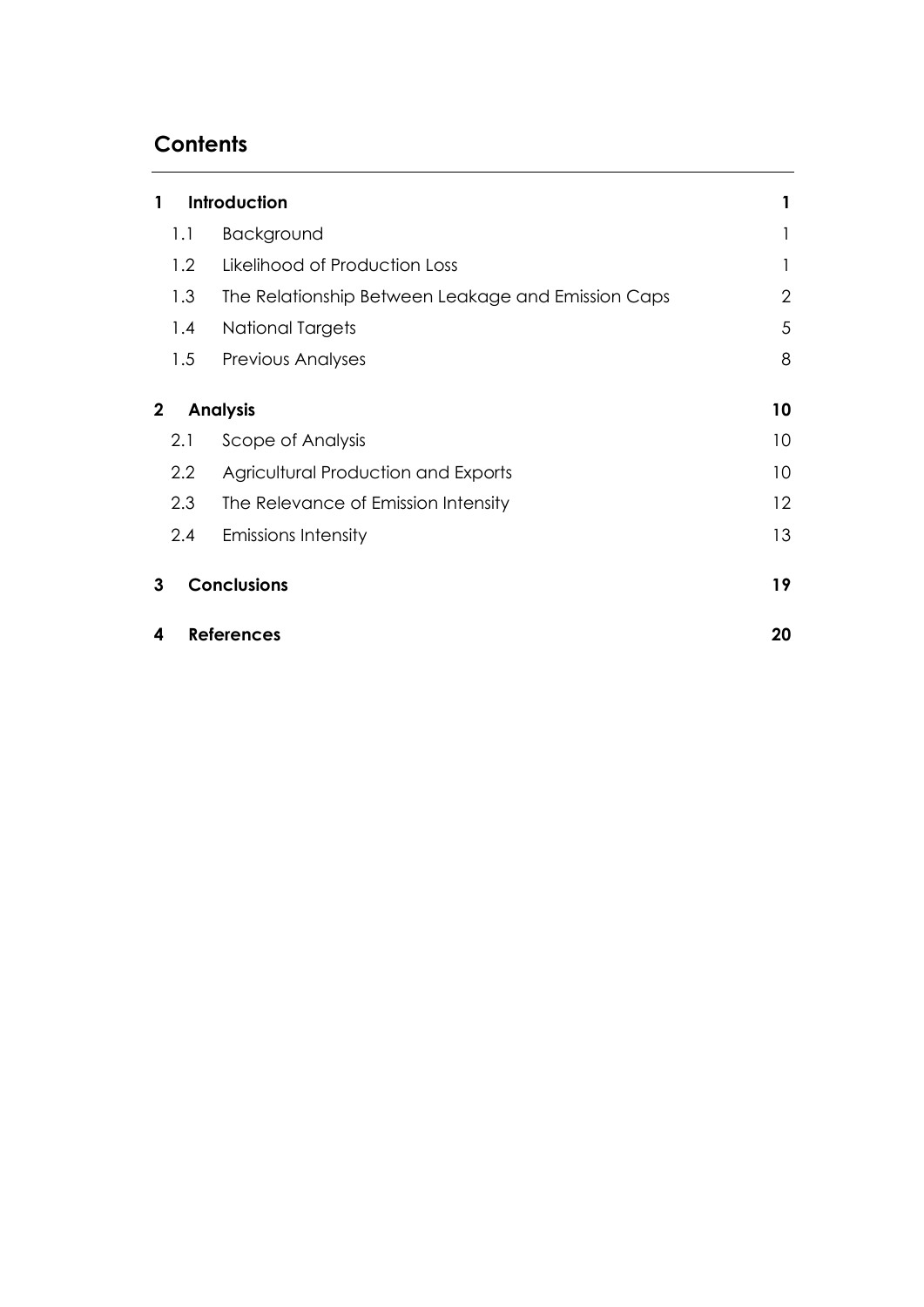# <span id="page-3-0"></span>**1 Introduction**

### <span id="page-3-1"></span>**1.1 Background**

Emissions leakage occurs when actions to reduce emissions in one country result in emissions rising in another. This can happen when producers of internationally traded goods face greenhouse gas (GHG) emissions pricing or other policies that increase their costs, and which causes the producers to lose market share to international competitors that do not face similar costs.<sup>1</sup> Production moves when the emission reduction is not associated with a proportional reduction in consumption of the commodity.

The emissions leakage problem has previously arisen in the context of inclusion of emissions intensive trade exposed (EITE) industries in the New Zealand Emissions Trading Scheme (ETS). It is part of the reason companies in EITE industries receive an allocation of New Zealand Units (NZUs) to partially compensate for their emission costs.<sup>2</sup>

In this report we outline the issues for agricultural emissions pricing and the production of agricultural commodities. This includes a discussion of the relevance of emission caps and of relative emission intensities. We first turn to these issues.

# <span id="page-3-2"></span>**1.2 Likelihood of Production Loss**

Emissions pricing is expected to result in output reduction when the total costs are significant compared with profits and when prices cannot be passed on to consumers because New Zealand producers are not price setters in commodity markets.

Modelling of the impacts of pricing agricultural emissions in New Zealand has suggested some reductions in production and output will result.<sup>3</sup> This includes the loss of production and reduction in emissions when changes in relative prices result in land use change, eg from farming to forestry.

The Interim Climate Change Committee (ICCC) noted the potential for New Zealand to differentiate its agricultural products on environmental grounds<sup>4</sup> and that a price premium might make the sector more resilient to cost increases, reducing production losses. However, although a potential price premium has been suggested in some international surveys, $5$  pricing agricultural emissions alone, without significant changes to farm practices is unlikely to be regarded as sufficient to enable price premiums to be set.

The flip side to this is whether New Zealand, without doing anything to limit its agricultural emissions, would lose market share because of negative branding of its products. This is possible and has been raised previously in the context of impacts on water quality, $<sup>6</sup>$  but the</sup> effects are again highly uncertain.

<sup>1</sup> Climate Change Commission (2021a); Arvanitopoulos *et al* (2021)

<sup>2</sup> Ministry for the Environment (2021)

<sup>3</sup> Djanibekov et al (2019); Dorner et al (2018); Denne (2022)

<sup>4</sup> Interim Climate Change Committee (2019)

<sup>5</sup> See, for example Tait *et al* (2018, 2020)

<sup>6</sup> Denne (2020)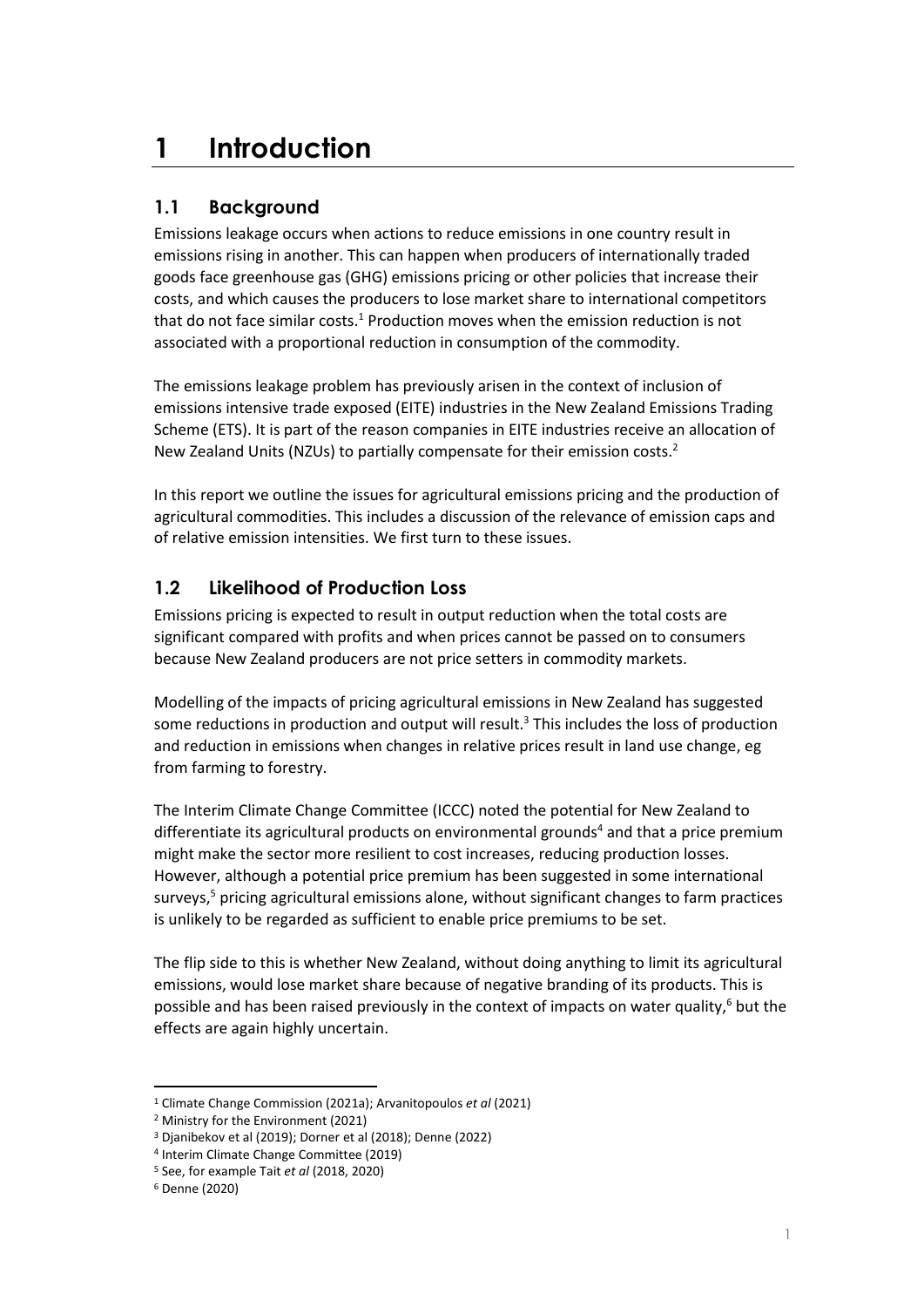We presume for this study that modelling results, based on current prices, that suggest reductions in agricultural output in New Zealand below that projected without emissions prices, will result in increases in production and output elsewhere. The extent of the increase elsewhere will depend partly on the implications for marginal production  $costs^7$ and thus commodity prices. Rising commodity prices from changes in the location of production might, in turn, lead to reductions in consumption of products compared to a future in which New Zealand maintains its production. This would offset some of the emission increases that otherwise might occur.

#### <span id="page-4-0"></span>**1.3 The Relationship Between Leakage and Emission Caps**

#### **1.3.1 Emission Caps**

A difference needs to be drawn between emissions leakage (the shift of production and emissions from one country to another) and an increase in global emissions which might result. Emissions leakage will not always cause an increase in global emissions because of the interplay between sectoral emissions in any one country and emission caps in that country. However, since the introduction of New Zealand's split gas target [\(Box 1\)](#page-4-1), this may play out differently in New Zealand<sup>8</sup> from in other countries that have only set targets for all GHGs combined.

<span id="page-4-1"></span>Box 1 New Zealand's Split-Gas Emission Targets

National emission objectives set in Section 5Q of the Climate Change Response (Zero Carbon) Amendment Act 2019 require reductions in agricultural emissions. These are:

- Net zero emissions of all greenhouse gases (GHGs) other than biogenic methane (CH4), $9$ but including nitrous oxide (N2O), by 2050; and
- 24 to 47 per cent reduction of biogenic methane emissions below 2017 levels by 2050, including a 10 per cent reduction below 2017 by 2030.

#### **1.3.2 Offsets Between Sources of GHGs**

Prior to the introduction of New Zealand's split-gas target, it had been argued that, because New Zealand and other countries would seek to achieve emission targets at least cost, they would be indifferent to which source reduced emissions and might use emission reductions in one sector to offset emission increases in another.<sup>10</sup> Consistent with this, losses of agricultural emissions from New Zealand might increase agricultural emissions in another country, but would not increase total emissions because emissions from other sources within that country's emissions cap would fall at the same time. Thus, the ICCC suggested:<sup>11</sup>

<sup>7</sup> Which depends on the supply cost curve and supply capacity of existing marginal (price-setting) producers. <sup>8</sup> Despite this domestic split gas target, the target in the updated Nationally Determined Contribution (NDC) under the Paris Agreement is to "reduce net greenhouse gas emissions to 50 per cent below gross 2005 levels by 2030", with net emissions including all gases based on 100 year Global Warming Potentials (GWP<sub>100</sub>) from the IPCC 5th assessment report (New Zealand Government, 2021).

<sup>9</sup> Biogenic methane is produced from biological (plant and animal) sources, and includes emissions from livestock and from waste decomposition. Methane (CH4) is treated differently from other gases because it is short-lived in the atmosphere. Approximately 90% of biogenic methane emissions in New Zealand are from agriculture.

<sup>&</sup>lt;sup>10</sup> This was a major reason for the original design of the NZ ETS (Ministry for the Environment and The Treasury, 2007)

<sup>&</sup>lt;sup>11</sup> And note the ICCC uses emissions leakage only when it results in an increase in global emissions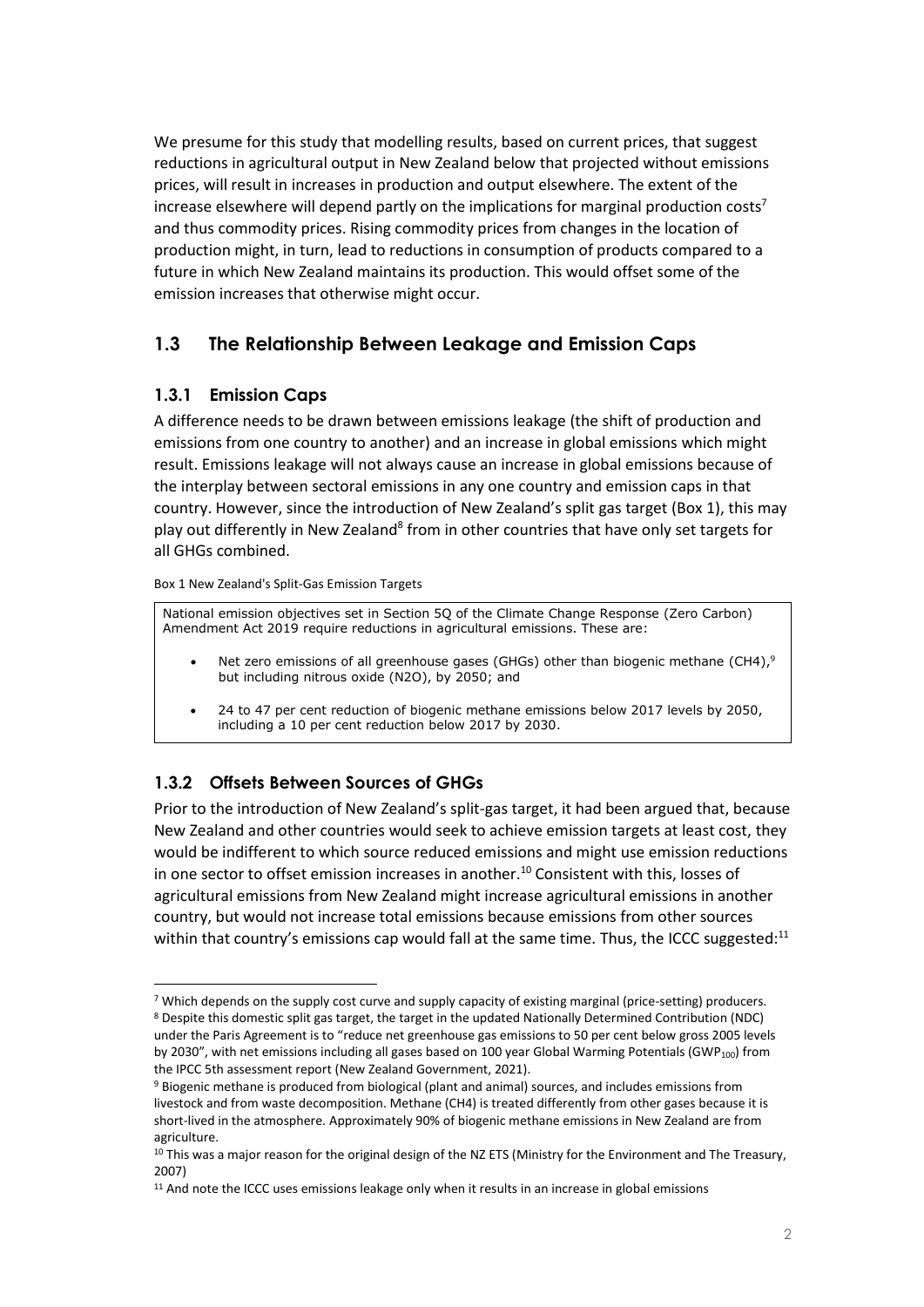*Whether emissions leakage occurs depends fundamentally on the nature of emission targets adopted by our competitors. If a competitor country has adopted an economywide emission target, while that target lasts, any increase in its agricultural emissions would be compensated by an equal reduction of emissions in other sectors*. *12*

The Climate Change Commission (CCC) repeated the comments of the ICCC when examining the supporting evidence for its deliberations. It noted the ICCC's findings that the risk of emissions leakage from reduced dairy sector emissions was unlikely to be high in the short-term because the main competitor countries (in Western Europe and North America) had economy-wide emission caps, but that there was some greater risk for meat and wool production "because not all competitor countries are advanced economies with economywide emissions reduction targets."<sup>13</sup>

This analysis is still relevant to the risks of emission leakage from industrial sectors and to N<sub>2</sub>O and other long-lived gas emissions from agriculture, where there is scope for shifts in emissions between sectors, particularly when facilitated by the ETS. Consistent with this, the Ministry for the Environment (MfE) in its recent consultation document on industrial allocation, suggests:<sup>14</sup>

*If our emissions were exported to countries without a hard emissions cap in place, leakage would undermine New Zealand's commitment to reduce global emissions.*

If this argument is correct, offsetting between sectors may reduce the risk of leakage producing increases in global emissions. Below we explore how offsetting might play out differently for long-lived gases ( $N_2O$  and  $CO_2$ ) and methane.

#### *Long-Lived Gases*

The New Zealand Government is required to set five-year emissions budgets for 2022-2035 and to produce an Emissions Reduction Plan (ERP) by 31 May 2022, <sup>15</sup> that will set a path for how the climate targets [\(Box 1\)](#page-4-1) will be met. This first ERP will focus primarily on meeting the first emission budget (2022-2025) while also laying the foundation for second and third year budgets.

New Zealand faces relatively high costs for emission reduction and is thus motivated to achieve its targets at least cost. This means we would expect emission reductions in one sector to be used to offset emissions in another. This is achieved in practice for emissions from sources included in the ETS, where there is explicit trading of allowances between sources allowing emissions effectively to shift. But, also of note, the ETS and associated emissions, along with long-lived agricultural emissions, sit underneath the national emissions cap (the 2050 target for GHGs other than biogenic methane) that will be defined into five-year budgets via the ERP. And any reductions in emissions in the agriculture sector, including those that result from reductions in production, will allow other sectors to emit more than otherwise they would, within the overall national cap. The mechanisms for

<sup>12</sup> Interim Climate Change Committee (2019), p4

<sup>13</sup> Climate Change Commission (2021b)

<sup>14</sup> Ministry for the Environment (2021a)

<sup>15</sup> Ministry for the Environment (2021b)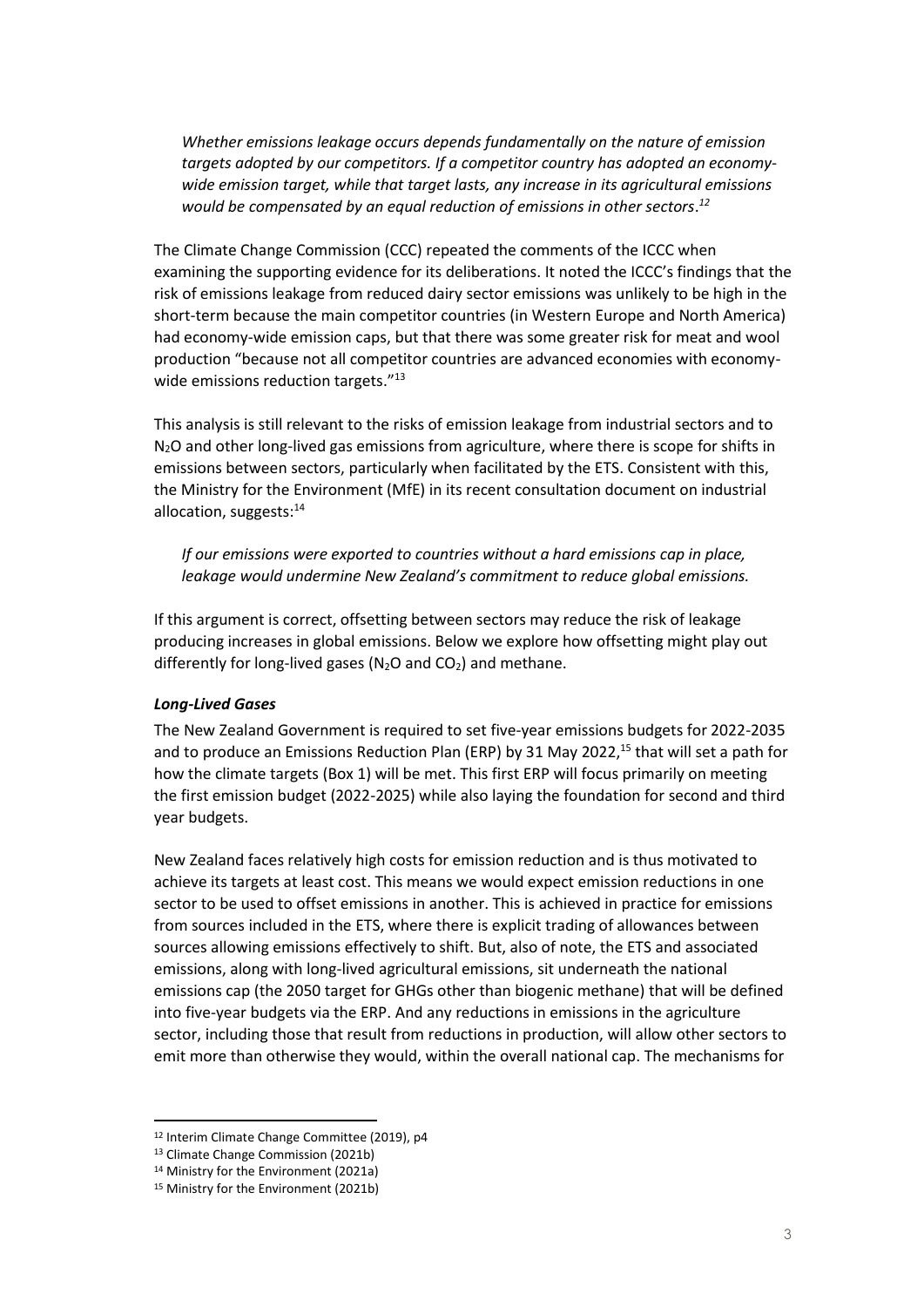how this might play out would include via changes to allocations of units to the ETS or the stringency of other policies outside the ETS.

Thus, in theory, New Zealand would be expected to meet its targets but importantly, just to meet its targets. And this would be assumed to apply to other countries with hard caps also, ie that emissions rising or falling in one sector would be offset by emissions rising or falling in another.

However, these conclusions assume that, in countries with caps, emission reduction policy is efficient, so that targets are just met. In practice meeting an emissions target is not a precise art, even if most of a country's emissions are covered by an ETS. The experience of the Kyoto Protocol first commitment period is illustrative. Many countries met their target, but generally they over-complied, often significantly (those with negative values i[n Figure](#page-6-0)  [1\)](#page-6-0). The gap between required and actual compliance is relevant here because marginal changes in emission levels in agriculture may not result in offsetting reductions elsewhere if there is a large enough compliance buffer (the gap between emissions and target) and/or if agricultural emissions are not included in a national ETS. And for many countries, agricultural emissions have not to date been central or overly important to their emission reduction plans.

<span id="page-6-0"></span>Figure 1 Relative difference between the average annual emissions of Annex B-2012 countries in 2008-2012 and their respective Kyoto targets including LULUCF



Source: Shislov et al (2016)

A recent review of countries' emission reductions against targets set under the Kyoto Protocol (1997), the Copenhagen Accord (2009) and the Paris Agreement (2015) identifies that compliance with targets is mixed, but that countries with targets reduce emissions more than those without and that pricing mechanisms (carbon taxes and ETSs) have led to material reductions in emissions.<sup>16</sup> This is consistent with a view that sees an emission target as policy tool that sets a direction for change more than providing a strict limit (and from a cynical perspective, setting targets historically may partly have reflected the ease of meeting them).

<sup>16</sup> Tenreyro and de Silva (2021)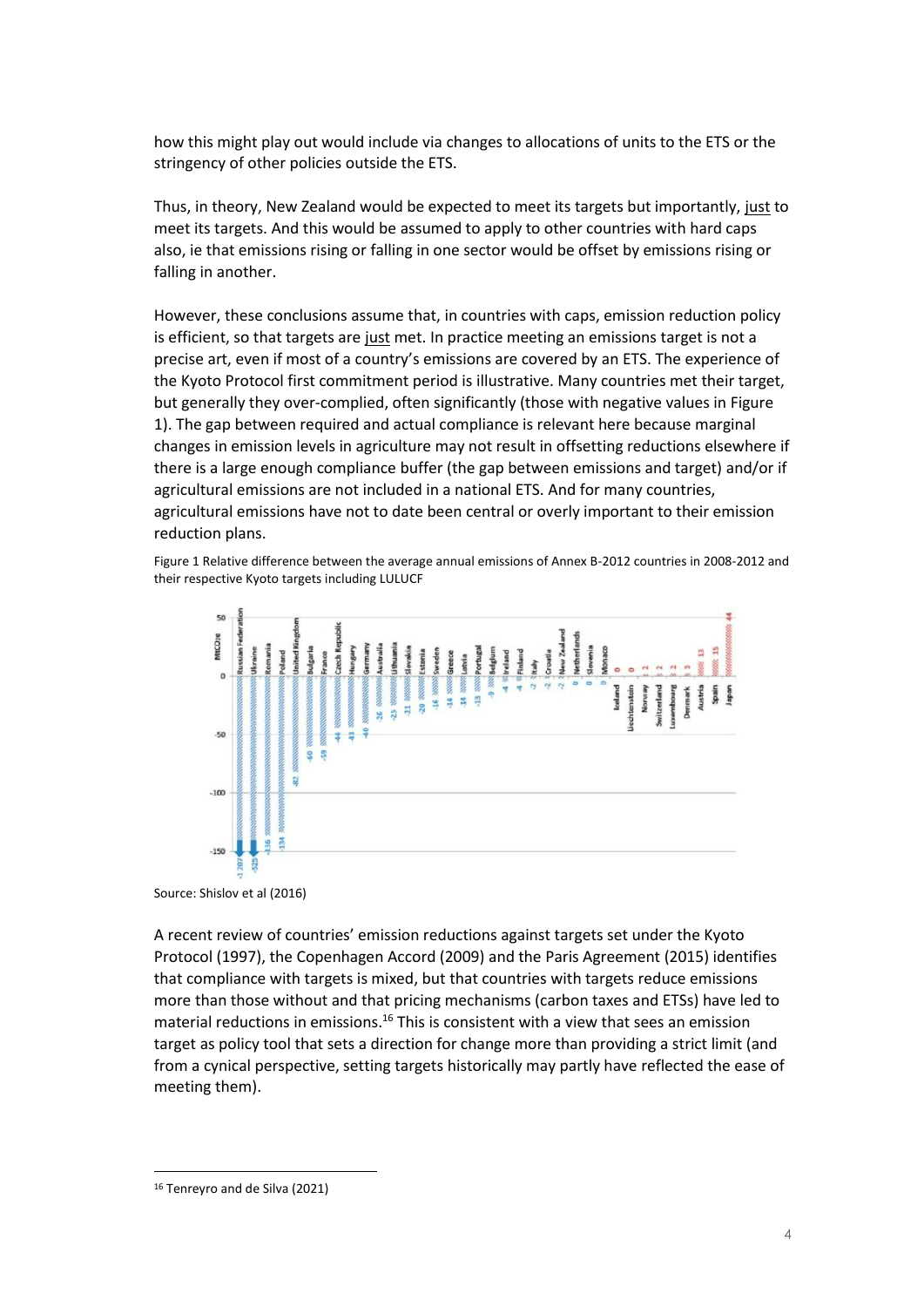However, Nationally Determined Contributions (NDCs) or targets set under the Paris Agreement are expected to be more stringent for many countries and more closely complied with, because of the greater pressure to act and the increasing scrutiny placed on governments to comply. Counter to this, concerns about food security might over-ride pressure to reduce agricultural emissions, for some countries at least.

Some imprecision in matching emissions with targets is likely to continue, such that individual countries may under or over comply with their targets. And this introduces uncertainty over the extent to which marginal changes in emissions from individual sectors or gases are likely to be fully offset.

#### *Methane*

New Zealand is unique in using a split-gas approach with a separate national target for methane. This is in recognition of the different atmospheric lifetimes, potency and warming effect of the different GHGs.<sup>17</sup> The European Union (EU) and the United States (US) have recently announced a Global Methane Pledge which proposes that countries commit to a goal of reducing global methane emissions by at least 30% from 2020 levels by 2030.<sup>18</sup> However, this is expected to focus on reducing emissions from the oil & gas industry, gas pipe leaks and landfills, rather than it necessarily demonstrating any additional intent of these countries to address methane from agriculture. 19

Given this split-gas approach, it is less likely that there will be offsetting changes in emissions in other sectors if New Zealand reduces its agricultural methane emissions more (or less) than targeted. Compensating increases in emissions would need to come from other biogenic methane sources, eg waste. If there are no offsetting increases within New Zealand, methane emissions that leak to other countries with emission caps for GHGs combined, may lead to a reduction in global emissions.<sup>20</sup>

### <span id="page-7-0"></span>**1.4 National Targets**

#### **1.4.1 Nationally Determined Contributions**

The discussion in Section [1.4](#page-7-0) above noted the importance of whether countries meet emission targets to the outcomes of emissions leakage. The development of climate change policy in other countries is also relevant to the question of whether agricultural prices, set internationally, will start to reflect the costs of emissions, which will in turn affect the extent to which the New Zealand agricultural industry can absorb a price of emissions.

Under the Paris Agreement, Parties are to develop Nationally Determined Contributions (NDCs) including their intended achievements and emission targets, and reflecting their own level of ambition. [Table 1](#page-8-0) lists the NDC commitments of New Zealand and competitor countries, alongside agriculture's contribution to total GHG emissions using 100-year Global

<sup>17</sup> Office of the Minister for Climate Change (2019)

<sup>18</sup> European Union and US Government (2021). As of 12<sup>th</sup> October 2021, 32 countries and the EU had joined the initiative (Schonhardt, 2021)

<sup>&</sup>lt;sup>19</sup> See discussion in Frame and Macey (2021)

 $20$  This would occur if: (1) any rise in methane emissions in other countries is offset by reductions in emissions from other sectors, while (2) New Zealand's methane emission reductions would not enable a rise elsewhere because methane is isolated within its own target.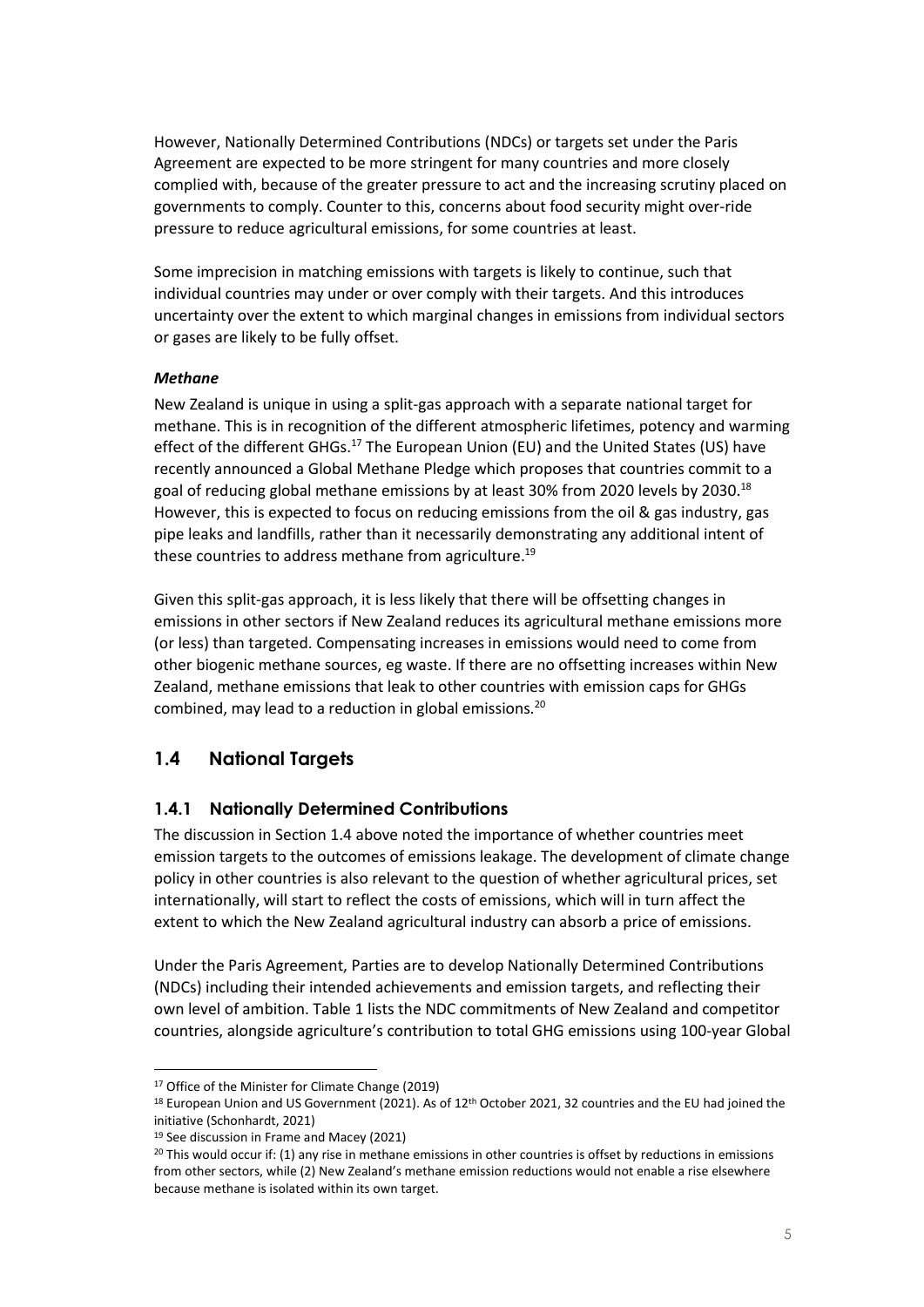Warming Potentials (GWP<sub>100</sub>).<sup>21</sup> All countries listed have absolute targets (binding caps) for emission reductions.

<span id="page-8-0"></span>Table 1 National Commitments of Individual Countries

| <b>Country</b> | <b>GHG % from Target</b><br>agriculture |                                                                                                                                                                       |
|----------------|-----------------------------------------|-----------------------------------------------------------------------------------------------------------------------------------------------------------------------|
| New Zealand    | 46%                                     | NDC target: To reduce net greenhouse gas emissions to 50 per cent<br>below gross 2005 levels by 2030.                                                                 |
|                |                                         | Domestic targets: Net zero GHG emissions other than biogenic methane<br>(BM) by 2050; compared to 2017, reduce biogenic methane by 10% in<br>2030 and 24-47% in 2050. |
| Argentina      | 45%                                     | Net GHGs limited to 359 Mt $CO2$ -e in 2030, 19% below peak in 2007.                                                                                                  |
| Australia      | 16%                                     | Compared to 2005, reduce GHGs by 26-28% in 2030 (net-net approach)                                                                                                    |
| Brazil         | 46%                                     | Compared to 2005, reduce GHGs by 37% in 2025 and 43% in 2030.                                                                                                         |
| EU             |                                         | Compared to 2005, reduce GHGs in the EU ETS by 43% in 2030.                                                                                                           |
| France         | 18%                                     | Compared to 2005, reduce GHG emissions outside ETS by 37% in 2030.                                                                                                    |
| Germany        | 7%                                      | Compared to 2005, reduce GHG emissions outside ETS by 38% in 2030.                                                                                                    |
| Ireland        | 35%                                     | Compared to 2005, reduce GHG emissions outside ETS by 36% in 2030.<br>Compared to 2018, agriculture emissions to be reduced by 22-30% by<br>2030.                     |
| Netherlands    | 8%                                      | Compared to 2005, reduce GHG emissions outside ETS by 30% in 2030.                                                                                                    |
| Spain          | 11%                                     | Compared to 2005, reduce GHG emissions outside ETS by 26% in 2030.                                                                                                    |
| UK.            | 9%                                      | Compared to 1990, reduce GHG emissions by 68% in 2030.                                                                                                                |
| <b>USA</b>     | 8%                                      | Compared to 2005, reduce GHG emissions by 50-52% in 2030.                                                                                                             |

Source: Richards et al (2015); Ministerio de Ambiente y Desarrollo Sostenible, República Argentina (2020); Australian Government (2020); Brazil Government (2020); European Union (2020); Ireland Department of the Environment, Climate and Communications (2021); UK Government (2020)

The EU Member States' commitments are shown based on those in the EU NDC. However, individual countries may have additional commitments. For example, Ireland has agreed to introduce legislation that sets a target for all GHGs to be 51% below 2018 levels by 2030 and to net zero by 2050.<sup>22</sup>

Most countries were compliant with the first commitment period under the Kyoto Protocol [\(Figure 1\)](#page-6-0), and amongst those that were not, four of the nine are EU member states, and the Kyoto Protocol commitment was for the EU combined.<sup>23</sup> The non-compliant countries were Iceland, Japan, Norway, Switzerland and Liechtenstein. In addition, the US did not ratify the Protocol and Canada withdrew. However, as noted above, compliance itself is not necessarily important in defining whether leakage will result in emission increases, but the gap between emissions and allowed emissions (ie the efficiency of meeting commitments) and whether agricultural emissions can be readily offset within national policies.

<sup>&</sup>lt;sup>21</sup> Emission estimates are based on national reports to the UNFCCC summarized by Richards et al (2015) <sup>22</sup> [https://www.gov.ie/en/press-release/22e97-government-approves-landmark-climate-bill-putting-ireland-on](https://www.gov.ie/en/press-release/22e97-government-approves-landmark-climate-bill-putting-ireland-on-the-path-to-net-zero-emissions-by-2050/)[the-path-to-net-zero-emissions-by-2050/](https://www.gov.ie/en/press-release/22e97-government-approves-landmark-climate-bill-putting-ireland-on-the-path-to-net-zero-emissions-by-2050/)

<sup>&</sup>lt;sup>23</sup> As party to the Kyoto Protocol, the EU committed to reducing GHG emissions by 8% during the first (2008-12) commitment period. This target is shared between the Member States under the burden-sharing agreement, which sets individual emissions targets for each Member State (Council Decision 2002/358/EC of 25 April 2002).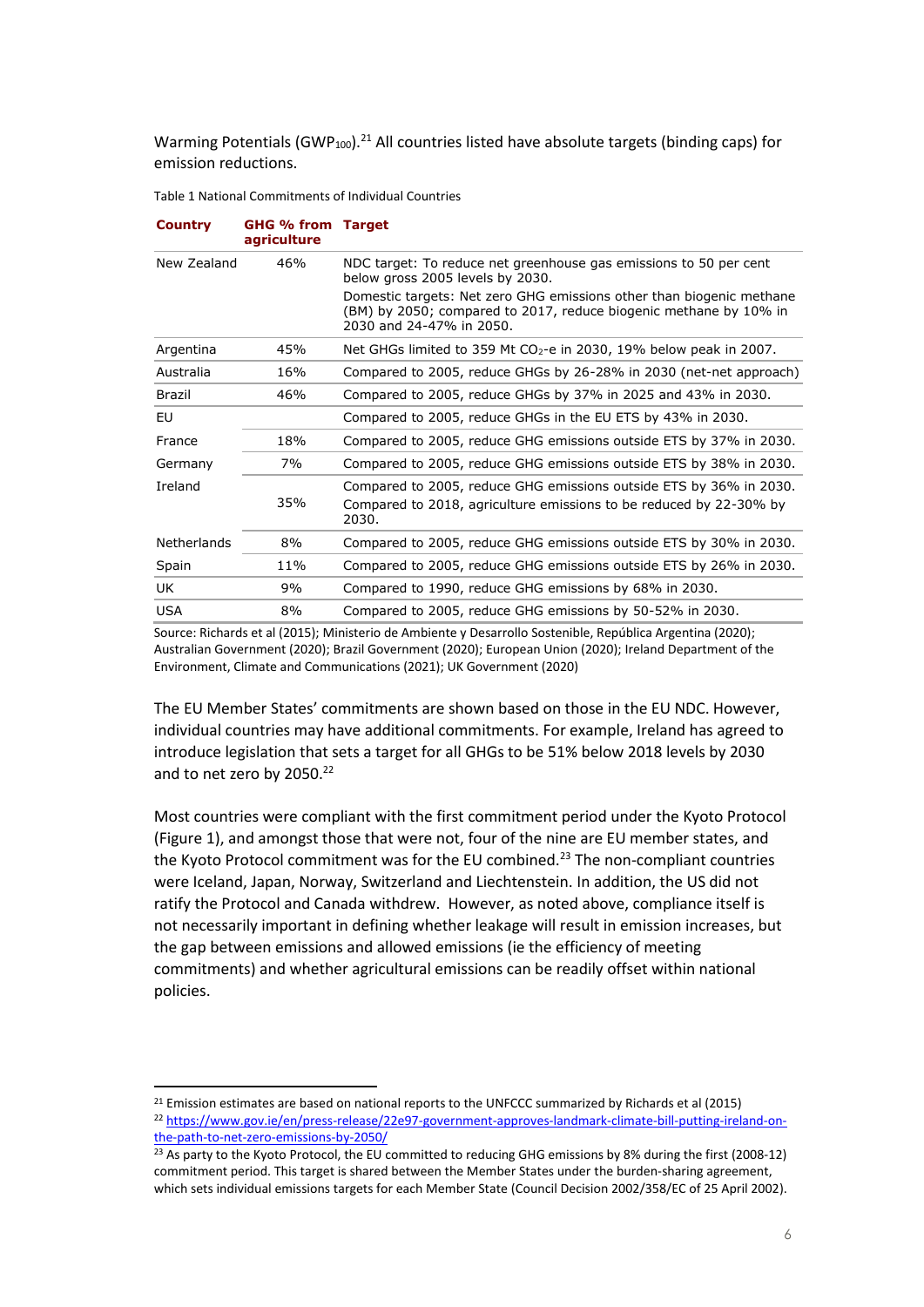#### **1.4.2 Agricultural Emissions Commitments**

The Secretariat to the UNFCCC tracks the extent to which sectoral sources of emissions are covered by the commitments of the individual countries. This is summarised in [Figure 2.](#page-9-0) It suggests that 81% of agricultural emissions are covered by existing commitments and 87% of methane emissions.



<span id="page-9-0"></span>Figure 2 Sectors and greenhouse gases covered in nationally determined contributions

Note: SLCPs = short-lived climate pollutants, eg black carbon, sulphur dioxide and non-methane volatile organic compound

Source: Secretariat to the UN FCCC (2021)

Henderson and Frezal (2019) produced a report for the ICCC on the status of emission policies affecting agriculture in different countries. It noted a wide range of current responses; we do not repeat this work. Rather, we note below how agriculture is included in national emission reduction policy efforts of a selection of countries in [Table 1,](#page-8-0) noting that it is not included in the EU ETS.

Australia is currently forecasting that it will achieve its target to reduce all GHGs to 26-28% below 2005 levels by 2030.<sup>24</sup> It has no separate target for agricultural emissions (currently 15% of total emissions), $^{25}$  but these are forecast to be 6% below 2005 levels by 2030.

Emissions policy in Australia includes an Emission Reduction Fund (ERF) which provides funding for eligible activities that include those in the agricultural sector. ERF methods can be used to generate Australian Carbon Credit Units (ACCUs)<sup>26</sup> for sale via reverse auction to the Government or to third parties.<sup>27</sup> There is an additional dairy industry commitment to reduce GHG intensity by 30% below 2015/16 by 2030.<sup>28</sup>

In Ireland, policy relating to agriculture is coordinated in the *Ag Climatise* Roadmap that includes encouragement of reduced fertiliser use, replacing urea with protected urea, enhanced breeding programmes for low emission livestock, encouraging grass feeding,

<sup>27</sup> Approximately 16.5 million ACCUs have been issued to date

<sup>24</sup> Australian Government Department of Industry, Science, Energy and Resources (2020)

<sup>25</sup> Australian Government Department of Industry, Science, Energy and Resources (2021)

<sup>26</sup> http://www.cleanenergyregulator.gov.au/ERF/project-and-contracts-registers/project-register/Historical-ACCU-data

[<sup>\(</sup>http://www.cleanenergyregulator.gov.au/ERF/project-and-contracts-registers/project-register/Historical-](http://www.cleanenergyregulator.gov.au/ERF/project-and-contracts-registers/project-register/Historical-ACCU-data)[ACCU-data\)](http://www.cleanenergyregulator.gov.au/ERF/project-and-contracts-registers/project-register/Historical-ACCU-data). Henderson and Frezal (2019) suggest the largest abatements have been from sequestration of carbon in soils.

<sup>&</sup>lt;sup>28</sup> The target is 98 t CO<sub>2</sub>-e/ML of milk manufactured and 0.72 kg CO<sub>2</sub>-e/kg Fat and Protein Corrected Milk (FPCM) [\(https://www.sustainabledairyoz.com.au/reducing-environmental-impact\)](https://www.sustainabledairyoz.com.au/reducing-environmental-impact#.YU0C3rgzZPY). This is an update from the target reported by Henderson and Frezal (2019)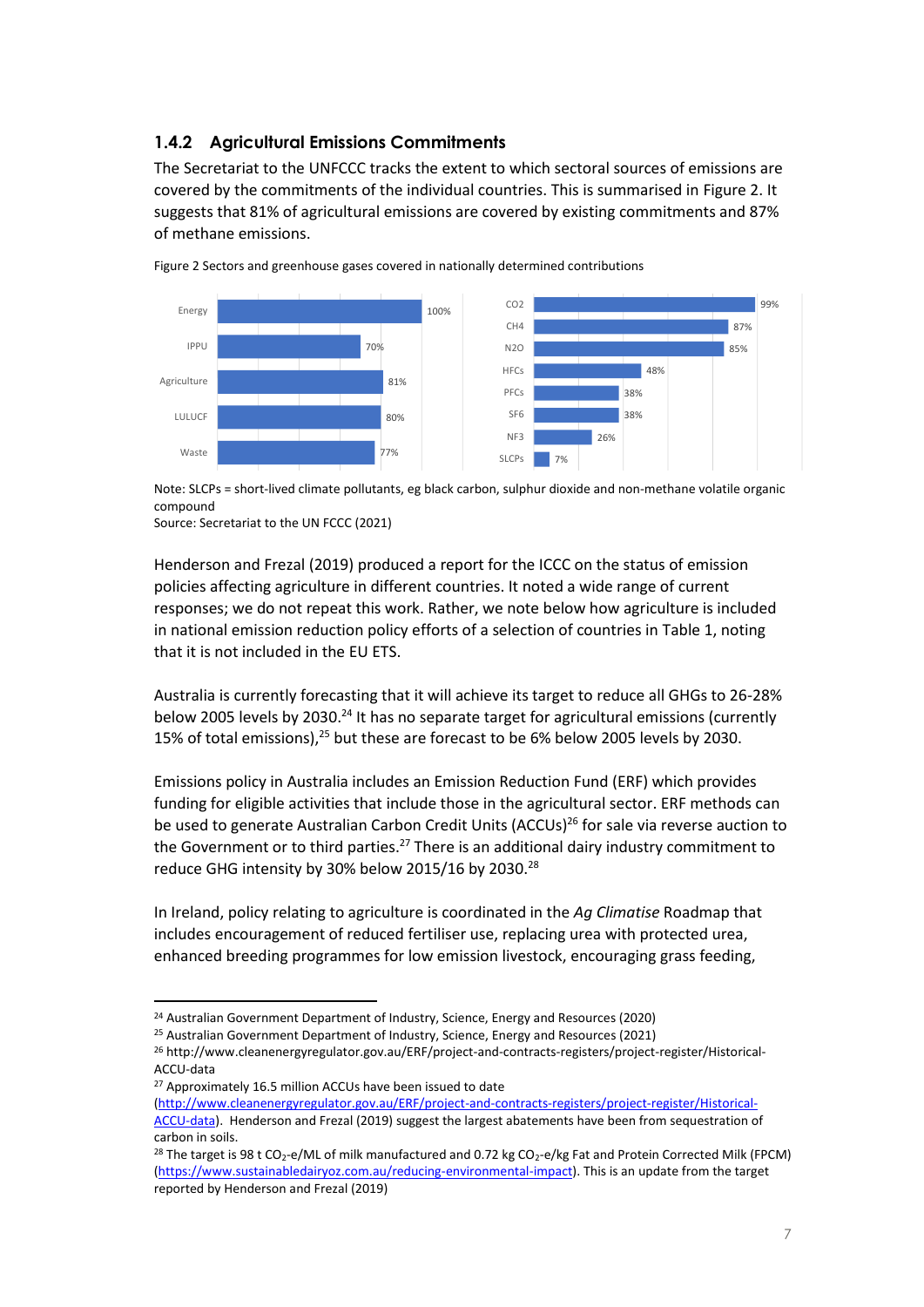promotion of organic farming, and increased afforestation.<sup>29</sup> An enhanced Ag Climatise Roadmap has been proposed with the objective of achieving a 22-30% reduction in agriculture emissions by 2030 compared to 2018.<sup>30</sup>

The Netherlands has targeted a 14% reduction in agricultural and land use emissions by 2030 (3.5 Mt, including 1Mt from greenhouse horticulture).<sup>31</sup> Current projections suggest a 25% reduction in agricultural emissions below 1990 by 2030, $32$  including a 5-11% reduction in livestock emissions via identified measures. These include precision fertilising dairy farming, low-emission dairy cattle and pig housing, selection of dairy cattle, scaling back pig farming, and fertiliser replacement.<sup>33</sup>

Historically it has been true to suggest that few countries were taking significant action to address agricultural emissions. This is changing and increasingly other countries are adopting emissions policy measures for agriculture and including agricultural emissions within national emission reduction plans.

### <span id="page-10-0"></span>**1.5 Previous Analyses**

The CCC notes that the risk of emissions leakage is difficult to quantify precisely for the food and fibre sector,<sup>34</sup> and there has been little analysis to quantify the expected levels of emissions leakage resulting from emissions pricing in New Zealand.

One example is a study undertaken for the OECD $35$  using a global computable general equilibrium (CGE) model, to assess the potential effects of agricultural GHG pricing on emissions leakage rates.<sup>36</sup> An emissions charge of US\$100/t CO<sub>2</sub>-e applied to agriculture emissions in Australia and New Zealand resulted in a mix of emission reductions using mitigation technologies and reductions in output, such that 55% of the 2050 reduction in emissions leaked to other countries. There are limitations to this analysis including the over-estimated New Zealand emissions intensities as noted by the authors and the use of US EPA mitigation cost curves. And the authors note that, without mitigation technologies, modelled leakage rates would be significantly greater.<sup>37</sup> This is relevant to the pursuit of 2030 targets for which relatively few mitigation technology options are expected to be available.

The authors also noted the importance of demand responses in the analysis. Displacement of production from one country that leads to higher production costs elsewhere, and to higher commodity prices when marginal production costs increase, would be expected to see reductions in total consumption to offset some of the emission impacts of leakage.

<sup>29</sup> Ireland Department of Agriculture, Food and the Marine (2020)

<sup>&</sup>lt;sup>30</sup> Ireland Department of the Environment, Climate and Communications (2021)

<sup>31</sup> Netherlands Government (2019)

<sup>32</sup> PBL Netherlands Environmental Assessment Agency (2020)

<sup>33</sup> Netherlands Government (2019)

<sup>34</sup> Climate Change Commission (2021b)

<sup>&</sup>lt;sup>35</sup> Henderson and Verma (2021)

<sup>&</sup>lt;sup>36</sup> Leakage rates are defined as the increases in agricultural emissions in one country divided by the sum of the reductions in agricultural emissions in another country (or countries) that implement mitigation policies. Thus, a leakage rate of less than 1 signifies a net reduction in global GHG emissions from agriculture.

<sup>&</sup>lt;sup>37</sup> They modelled the absence of mitigation technologies for the OECD as a whole and estimated, without mitigation technologies, leakage rates increased from 31% to 64%.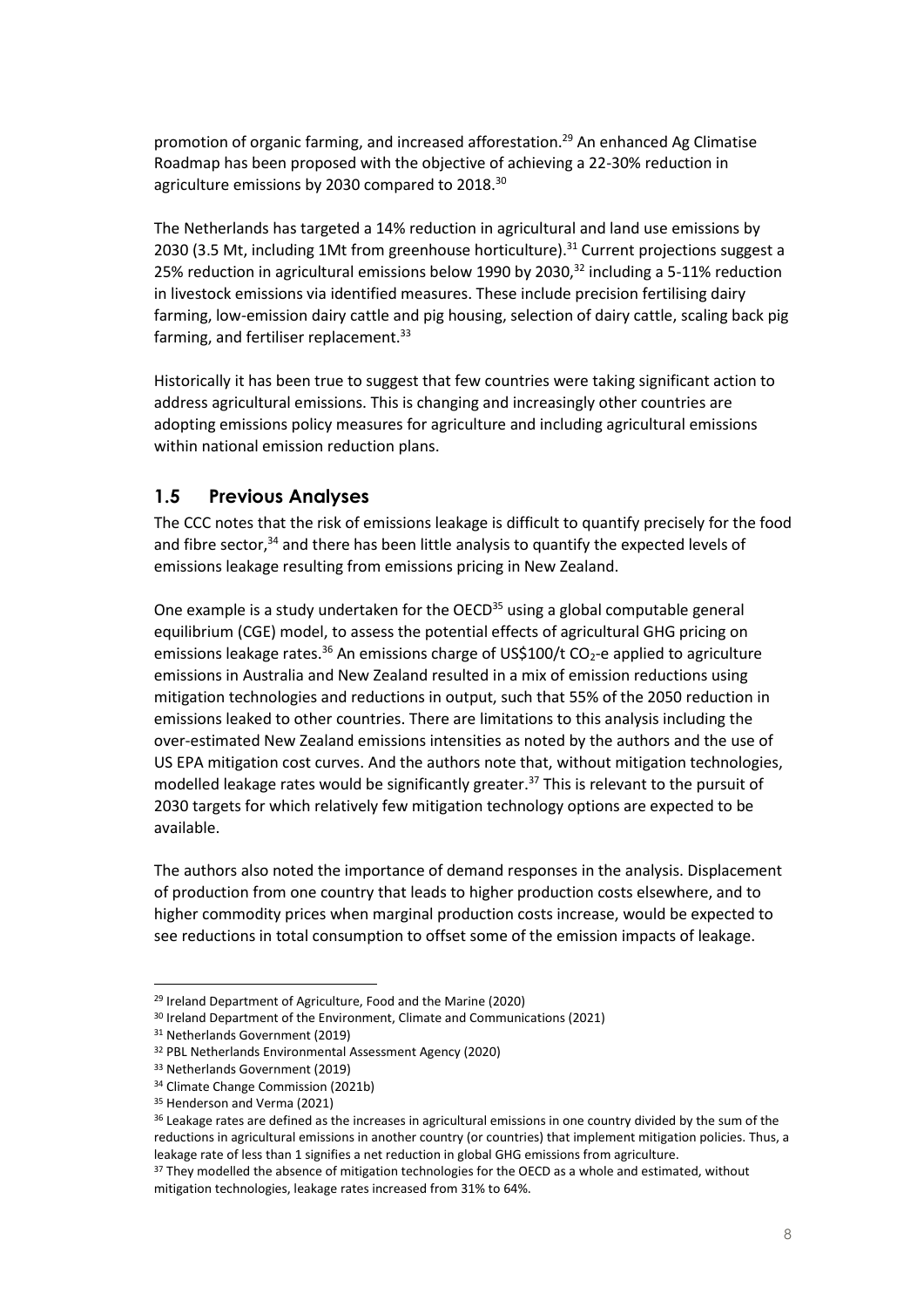Changes in consumption would include switches to less emissions-intensive products, eg to chicken rather than red meat.<sup>38</sup>

To analyse the potential impact of emissions pricing on leakage, Sense Partners (2018) analysed the impacts of the NZ ETS and found no real evidence of a reduction in firms' competitiveness, although this included the impacts on industries estimated to be EITE and therefore provided with NZU allocations to partially offset their surrender obligations. They examined potential effects of emissions pricing on agriculture, noting that some of the cost impact in New Zealand is likely to be absorbed into the price of land $39$  and that the extent of leakage could be farm-specific because of the wide range of emission intensities across New Zealand farms.<sup>40</sup>

The previous analyses do not provide quantitative data that can be used here but do point to sources of uncertainty in any analysis.

<sup>38</sup> This is a point also made by Sense Partners (2018)

<sup>&</sup>lt;sup>39</sup> Emissions pricing might result in some farms with high debt levels becoming unprofitable, but farming may continue on the same land under different ownership. This still has a significant short-run impact, but means leakage may be lower than initially suggested.

<sup>&</sup>lt;sup>40</sup> Their analysis of the expected effects used emission intensities from Opio et al (2013) to suggest that a range of outcomes is possible depending on whether emissions are displaced from low or high emissions intensive farms in New Zealand.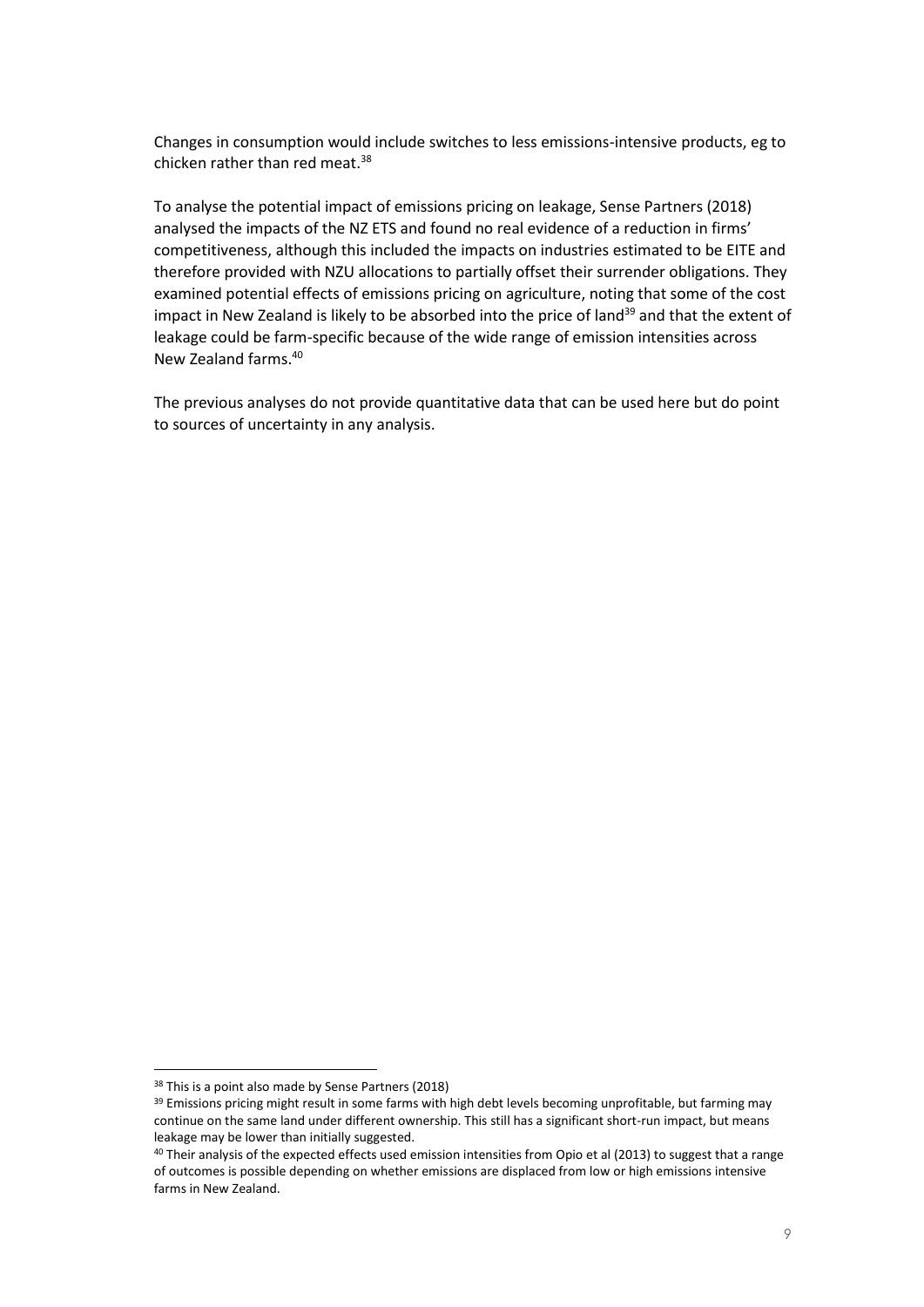# <span id="page-12-0"></span>**2 Analysis**

# <span id="page-12-1"></span>**2.1 Scope of Analysis**

The analysis in this report is limited to animal-based sectors: dairy plus sheep and beef farming. Horticulture industries, including production of fruit and vegetables, have not been included because of the expectation that they will be much less affected by emissions pricing. For fruit production, economic modelling indicates a price on fertiliser (the main source of emissions) is unlikely to drive reductions in production or fertiliser use (beyond good management practice). Vegetables are produced for domestic supply and many crops cannot be directly substituted with imports such that increased cost to growers would be expected to be passed on to domestic consumers to the extent possible given price elasticities of demand.

Horticulture industries using glasshouses can face more significant costs from emissions associated with energy use, and some are already treated as EITE and are provided with NZU allocations to partially offset their surrender obligations.<sup>41</sup>

### <span id="page-12-2"></span>**2.2 Agricultural Production and Exports**

#### **2.2.1 Current Activity**

New Zealand is a significant producer and exporter of several agricultural products [\(Table](#page-12-3)  [2\)](#page-12-3), with exports comprising 28% and 9% of global consumption of whole milk powder (WMP) and of skim milk powder (SMP) by weight respectively. It is also a very large contributor to global trade in sheep meat (38% of global trade by weight).

| <b>Commodity</b>  | Global<br><b>Consumption</b><br>(kt) | Global<br>trade<br>(kt) | <b>NZ Exports</b><br>(kt) | <b>NZ</b> exports<br>(% of global<br><b>Consumption</b> ) | <b>NZ exports</b><br>(% of global<br>trade |
|-------------------|--------------------------------------|-------------------------|---------------------------|-----------------------------------------------------------|--------------------------------------------|
| Beef              | 70,281                               | 10,410                  | 623                       | $0.9\%$                                                   | $6.0\%$                                    |
| Sheep             | 15,901                               | 1,169                   | 438                       | 2.8%                                                      | 37.5%                                      |
| Whole Milk Powder | 5,102                                | 2.645                   | 1,439                     | 28.2%                                                     | 54.4%                                      |
| Skim Milk Powder  | 4,545                                | 2,669                   | 406                       | 8.9%                                                      | 15.2%                                      |

<span id="page-12-3"></span>Table 2 New Zealand Contribution to World Trade in Selected Commodities (2018-20)

Source: Data from OECD/FAO (2021)

By export value, New Zealand is ranked highest by value globally as an exporter of milk products, second behind Australia as a source of sheep meat and seventh as a source of beef [\(Table 3\)](#page-13-0).<sup>42</sup> New Zealand exports are 30% by value of global sheep and lamb meat exports, 5% of global beef exports and 22% of global dairy product exports.

<sup>41</sup> <https://www.epa.govt.nz/industry-areas/emissions-trading-scheme/industrial-allocations/decisions/>

<sup>42</sup> These comparisons assume equivalent products, although we note for example, India's exports of beef are dominated by buffalo.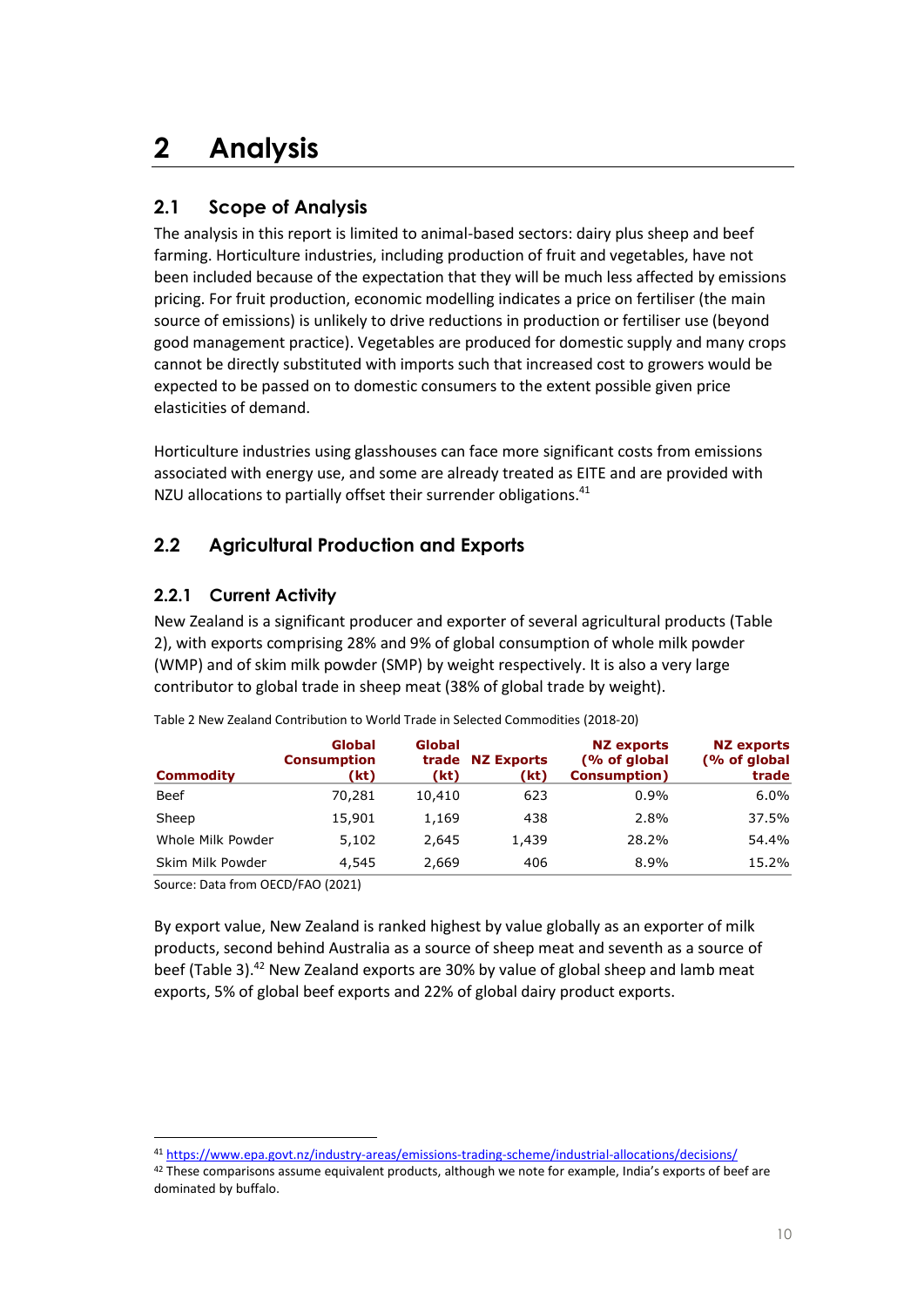| <b>Country</b>     | <b>Sheep</b><br>(US\$ million) | <b>Country</b>     | <b>Beef</b><br>(US\$ billion) | <b>Country</b> | <b>Milk</b><br>(US\$ billion) |
|--------------------|--------------------------------|--------------------|-------------------------------|----------------|-------------------------------|
| Australia          | \$2,600                        | Brazil             | \$7.4                         | New Zealand    | \$6.5                         |
| New Zealand        | \$2,500                        | Australia          | \$6.9                         | Germany        | \$2.9                         |
| UK.                | \$560                          | <b>USA</b>         | \$6.6                         | <b>USA</b>     | \$2.3                         |
| Ireland            | \$390                          | India              | \$2.8                         | Netherlands    | \$2.2                         |
| Spain              | \$207                          | Argentina          | \$2.7                         | France         | \$1.8                         |
| <b>Netherlands</b> | \$196                          | <b>Netherlands</b> | \$2.6                         | Belgium        | \$1.5                         |
| Uruguay            | \$73                           | New Zealand        | \$2.4                         | Australia      | \$0.9                         |
| Belgium            | \$62                           | Canada             | \$2.2                         | Poland         | \$0.8                         |
| India              | \$48                           | Ireland            | \$2.2                         | Ireland        | \$0.8                         |
| France             | \$47                           | Uruguay            | \$1.6 UK                      |                | \$0.7                         |

<span id="page-13-0"></span>Table 3 Value of sheep meat, beef and milk (top 10 countries) exports - (2020)

Source[: https://www.worldstopexports.com/top-sheep-and-lamb-meat-exports/,](https://www.worldstopexports.com/top-sheep-and-lamb-meat-exports/)

<https://www.worldstopexports.com/top-beef-exporting-countries/> and

<https://www.worldstopexports.com/top-milk-exporting-countries/>using data from CIA World Factbook

New Zealand currently exports dairy, meat and wool products to over 100 countries. The main destinations are shown in [Table 4.](#page-13-1) China is now the major destination of exports.

| <b>Country</b> | <b>Dairy</b> | <b>Country</b> | <b>Meat and Wool</b> |
|----------------|--------------|----------------|----------------------|
| China          | 39%          | China          | 38%                  |
| Australia      | 6%           | <b>USA</b>     | 20%                  |
| USA            | 4%           | EU excl UK     | 9%                   |
| Japan          | 4%           | Australia      | 4%                   |
| Indonesia      | 4%           | UK             | 4%                   |
| Malaysia       | 3%           | Japan          | 4%                   |
| Philippines    | 3%           | Taiwan         | 3%                   |
| UAE            | 3%           | Canada         | 3%                   |
| Saudi Arabia   | 3%           | S Korea        | 2%                   |
| Thailand       | 3%           | Singapore      | 2%                   |
| All other      | 30%          | All other      | 11%                  |

<span id="page-13-1"></span>Table 4 Destination of New Zealand dairy and meat and wool exports (% by value; year to end of March 2021)

Source: MPI (2021)

#### **2.2.2 Market Growth**

The recent OECD-FAO Agricultural Outlook discusses where future growth in output and trade is expected to be for a range of agricultural commodities. [Table 5](#page-14-1) summarises the projected major contributors to growth in exports for beef and sheep meat, WMP and SMP. The growth percentage figures are the increase in projected exports from individual countries as a percentage of the positive increase in total exports.<sup>43</sup>

<sup>43</sup> For example, Brazil is projected to increase exports of beef by 728 kt, which is 40% of the total of all countries projected to increase their exports. Several countries are projected to decrease exports, partly as their production will increasingly be used for domestic consumption, eg India is projected to reduce exports by 725kt. The estimated positive growth in exports of WMP (245 kt) is less than the total estimated net growth (258kt)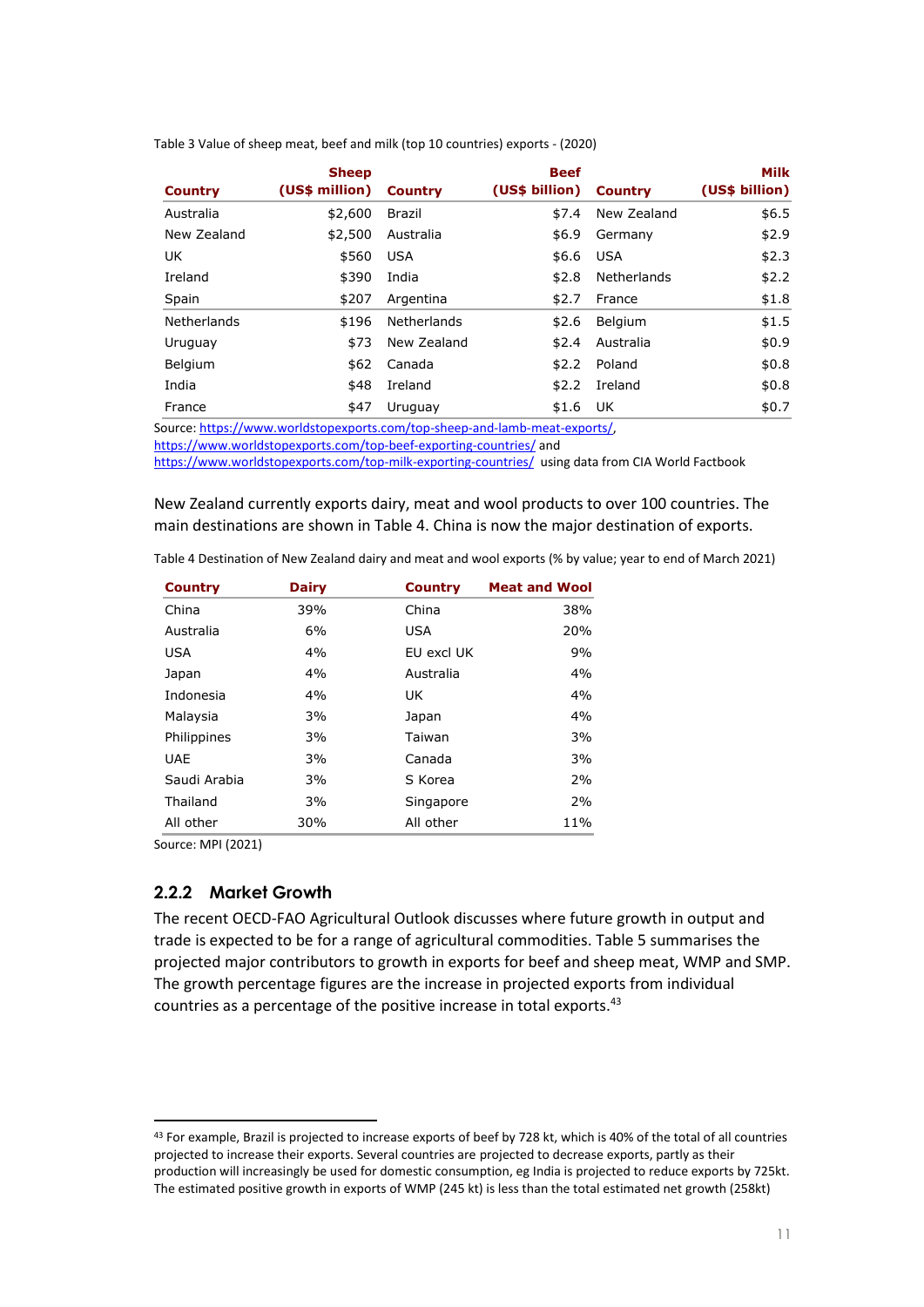| <b>Beef</b>          |       | <b>Sheep</b>        |       | <b>WMP</b>           |       | <b>SMP</b>           |       |
|----------------------|-------|---------------------|-------|----------------------|-------|----------------------|-------|
| Growth $(kt)^1$      | 1,811 | Growth $(kt)^1$     | 84    | Growth (kt)          | 245   | Growth (kt)          | 532   |
| Net growth $(kt)^1$  | 873   | Net growth $(kt)^1$ | 16    | Net growth (kt)      | 258   | Net growth (kt)      | 390   |
| <b>Brazil</b>        | 40%   | Australia           | 85%   | New Zealand          | 44%   | <b>United States</b> | 61%   |
| Australia            | 16%   | EU                  | 11%   | EU                   | 27%   | EU                   | 36%   |
| Argentina            | 11%   | Pakistan            | 2%    | Argentina            | 12%   | New Zealand          | 2%    |
| <b>United States</b> | 9%    | Argentina           | $1\%$ | <b>United States</b> | 7%l   | Argentina            | $1\%$ |
| Canada               | 9%    |                     |       | <b>Brazil</b>        | 4%    |                      |       |
| Paraguay             | 8%    |                     |       | Paraguay             | $1\%$ |                      |       |
| EU                   | 4%    |                     |       |                      |       |                      |       |
| Mexico               | $1\%$ |                     |       |                      |       |                      |       |

<span id="page-14-1"></span>Table 5 Projected contributors to global growth in commodity exports (2021-2030)

<sup>1</sup> kt cwe (carcass weight equivalent)

Source: Data from OECD/FAO (2021)

We use these data below when considering which countries might be marginal exporters that would increase production if New Zealand reduced its exports. The OECD/FAO expects New Zealand to continue to increase its production and exports of WMP and SMP but to reduce production and exports of beef and sheep meat [\(Table 6\)](#page-14-2) because of an assumed ongoing shift in land use to dairy. 44

<span id="page-14-2"></span>Table 6 Projected change in production and exports from New Zealand (2021-2030)

|            | <b>Production</b><br>change (kt) | $\frac{1}{2}$<br>change | <b>Exports</b><br>change (kt) | $\frac{1}{2}$<br>change |
|------------|----------------------------------|-------------------------|-------------------------------|-------------------------|
| Beef       | -28                              | $-4%$                   | -27                           | $-4%$                   |
| Sheep      | $-23$                            | $-5%$                   | $-13$                         | $-3%$                   |
| <b>WMP</b> | 108                              | 7%                      | 108                           | 8%                      |
| <b>SMP</b> | 8                                | 2%                      | 8                             | 2%                      |

<span id="page-14-0"></span>Source: Data from OECD/FAO (2021)

### **2.3 The Relevance of Emission Intensity**

Emissions intensity of production, which is measured by emissions per kg of output/production, matters in the analysis, depending on the extent to which changes in emissions from one source are offset by changes to emissions from another. The options are shown in [Table 7](#page-14-3) and explained below.

<span id="page-14-3"></span>Table 7 Matrix of response scenarios

| <b>New Zealand</b>                                                                 | <b>Other country optimises</b><br>emissions                                               | Other country does not<br>optimise emissions                                               |  |
|------------------------------------------------------------------------------------|-------------------------------------------------------------------------------------------|--------------------------------------------------------------------------------------------|--|
| <b>Offsets agricultural emission</b><br>losses with increases in other<br>sectors  | Scenario 1: no change to<br>global emissions                                              | Scenario 2: global emissions<br>rise determined by emissions<br>intensity of other country |  |
| Does not offset agricultural<br>emission losses with increases<br>in other sectors | Scenario 3: global emissions<br>fall, determined by emissions<br>intensity in New Zealand | Scenario 4: global emissions<br>rise or fall determined by<br>relative emissions intensity |  |

• If reductions in agricultural emissions in New Zealand are fully offset by increases in emissions in New Zealand from other domestic sources, then:

<sup>44</sup> OECD/FAO (2021)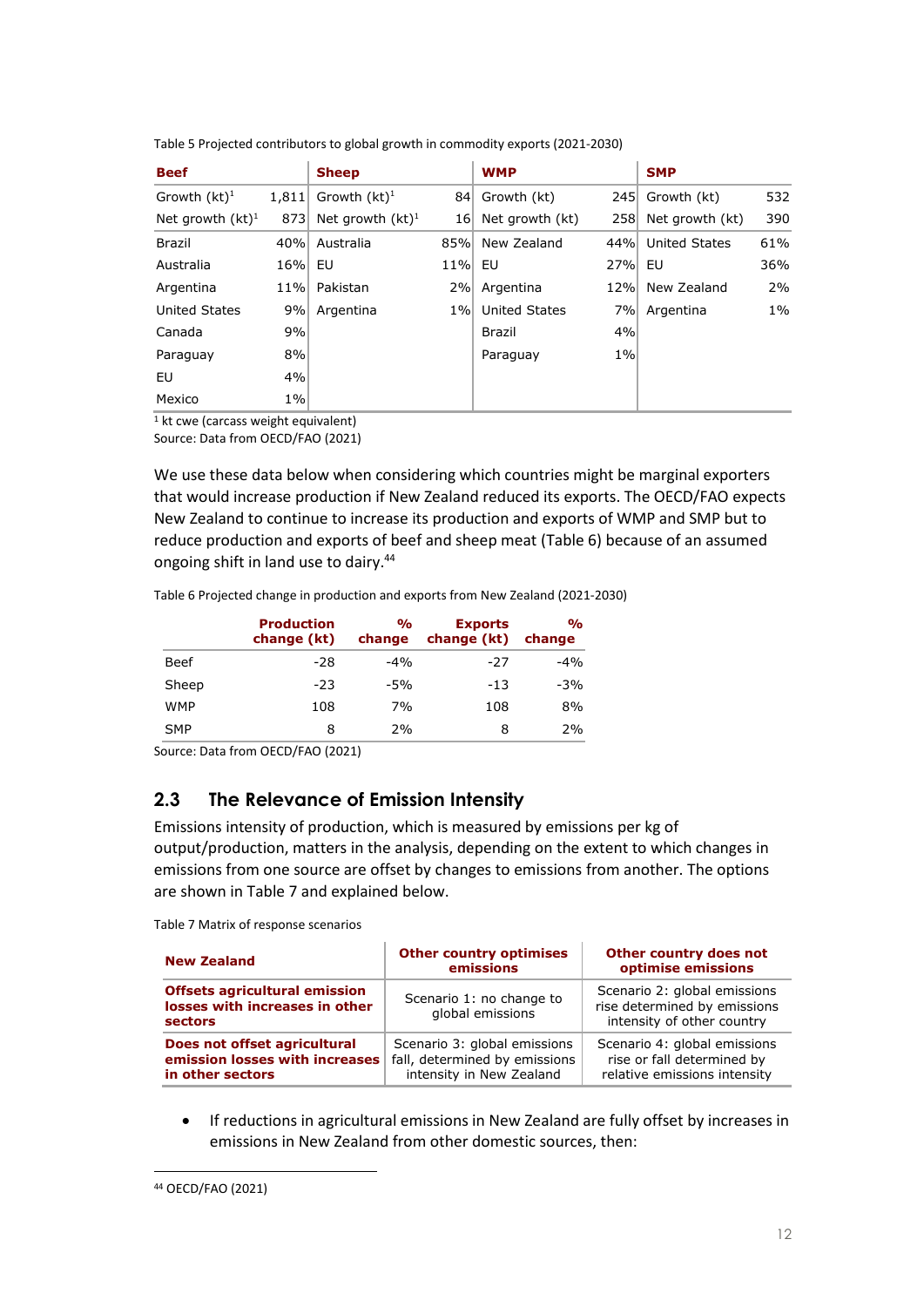- o Scenario 1: global emissions would not rise if the country in which agricultural emissions rise adjusts its emissions downwards in other sectors; and
- o Scenario 2: emissions might rise in another country if it does not adjust its emissions in other sectors. Global emission increases will be determined by the absolute emissions intensity of production in the other country.
- If reductions in agricultural emissions in New Zealand are not offset by increases in emissions in New Zealand from other domestic sources, then:
	- Scenario 3: global emissions would fall if the other country adjusts its emissions in other sectors. The impact on global emissions would be determined by New Zealand's emissions intensity; and
	- o Scenario 4: emissions would rise in another country if it does not adjust its emissions in other sectors. Global emission increases (or decreases) will be determined by the relative emissions intensity of production in New Zealand and the other country.

The extent to which emissions increases and decreases are offset depends on the efficiency with which countries match emissions with targets. Historically there have been significant inefficiencies, observed in the gap between targets and measured emissions (above and below). However, this is expected to narrow significantly as countries increasingly adopt ETSs and include more sources within them. They would be expected to be more widespread as the costs of emission reduction increase and pressure rises to adopt least cost policy mechanisms.

The notable current exception to the greater inclusion of emissions in ETSs is the exclusion of agricultural emissions, both in New Zealand and elsewhere. This leaves some uncertainty over the extent to which agricultural emissions (rising or falling) will lead to offsetting adjustments.<sup>45</sup>

Scenario 4 in [Table 7](#page-14-3) is most likely where leakage involves small marginal changes to emission levels, but other Scenarios are likely to be relevant when the quantities are significant and/or as countries become more efficient. It is also likely that countries will not fit neatly into one of the matrix squares, ie emission changes might be partly offset but not fully.

# <span id="page-15-0"></span>**2.4 Emissions Intensity**

Although agricultural production in New Zealand is trade-intensive, ie a large proportion of production is traded, previous analyses have suggested that the fact that some is traded, combined with emissions intensity, has the greatest influence on whether there is leakage.<sup>46</sup>

Several studies have estimated the relative emissions intensity of agricultural products produced in different locations. This has been used to assess the change in agricultural emissions if production was to shift from New Zealand to some other country.

<sup>&</sup>lt;sup>45</sup> The comparisons of relative emission intensities of agricultural products between New Zealand and other countries in life cycle assessments (See Section 2.4 below) include emissions from transport and processing also, many of which will be included in ETSs, but life cycle emissions are dominated by those on-farm. <sup>46</sup> Denne (2011)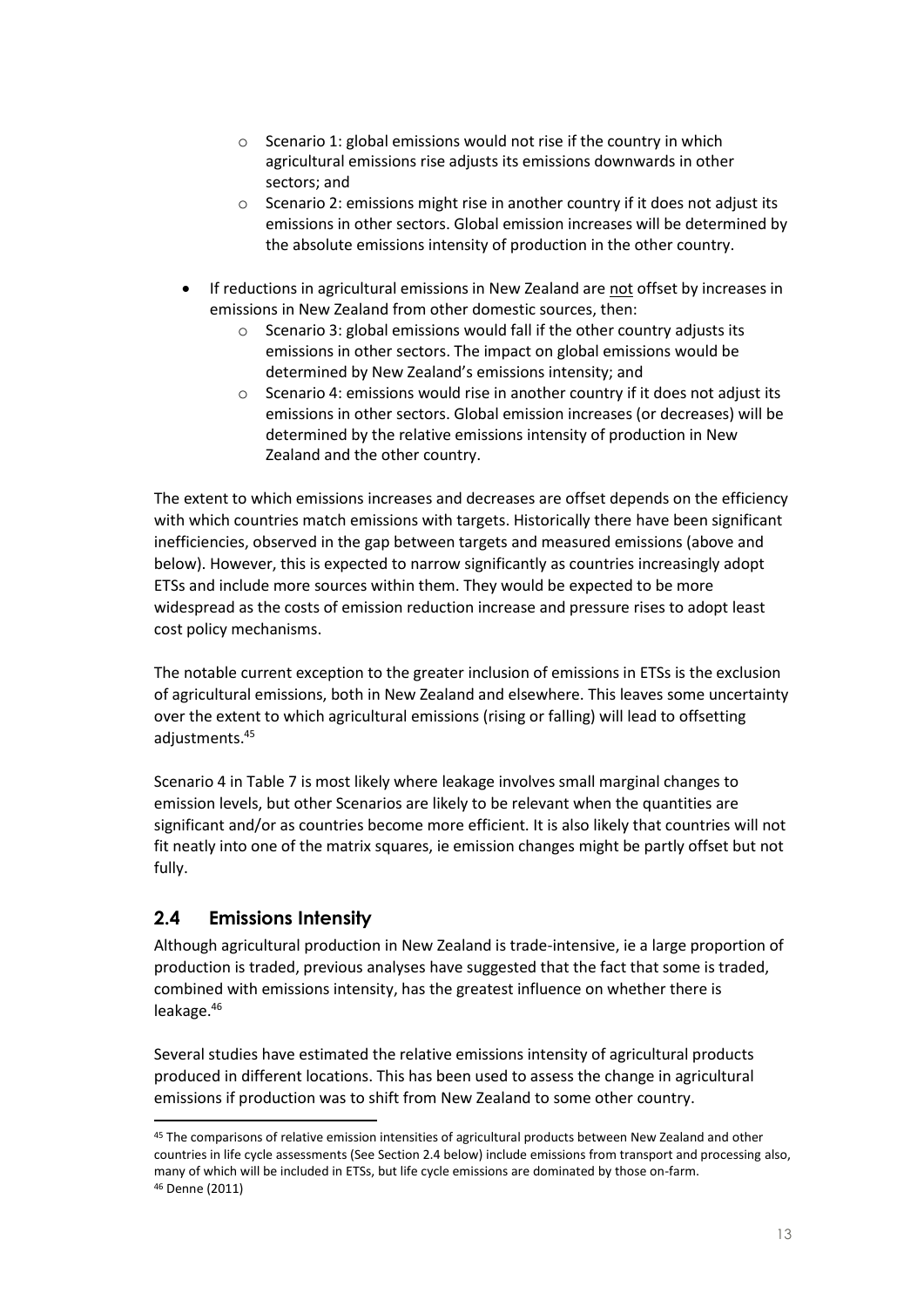Life cycle assessment (LCA) estimates GHG emissions throughout all stages of the production and consumption of food, ie to measure the product's 'carbon footprint'. 47

#### **2.4.1 Sheep and Beef**

Two recent AgResearch reports for the Meat Industry Association (MIA) and Beef + Lamb New Zealand have analysed the emissions intensity of New Zealand beef relative to that in other countries.<sup>48</sup> The results of comparative LCAs are shown from cradle to grave per kg of meat [\(Table 8\)](#page-16-0), including emissions from production, processing, shipping, local transport, warehousing, retail, consumption (as roast meat, hot-pot or frying, depending on the export destination) and waste disposal.

**Country Boundary Farm type Farm Farm Farm cessing Post processing Total Beef** Australia USA warehouse Beef grass 25.49 0.98 0.76 27.22 Australia USA warehouse Beef medium-fed grain 21.62 0.98 0.76 23.36 Australia USA warehouse Beef long-fed grain 23.82 0.98 0.76 25.56 Mexico Retail Extensive system 20.37 1.13 0.24 21.73 Mexico Retail Intensive system 19.87 0.25 0.48 20.60 Italy Food consumption Organic beef 20.98 1.27 2.22 24.47 USA Food consumption 27.00 0.39 3.43 30.82 USA Grave Pasture + Feedlot 30.67 0.59 3.84 35.10 NZ Grave (various) NZ average 20.10 0.50 1.68 22.30 NZ Grave (USA) NZ average 20.90 0.52 0.66 22.08 NZ Grave (Japan) NZ average 20.90 0.52 0.36 21.79 NZ Grave NZ average 19.70 0.52 0.36-0.66 20.59-20.88 **Sheep** Australia to USA warehouse Conventional 14.40 0.76 0.76 16.07 NZ Grave (UK) NZ average lamb 14.97 0.57 4.13 19.66 NZ Grave (UK) NA average mutton 13.20 0.57 4.13 17.90 NZ Grave (UK) NZ average 13.32 0.52 0.96 14.81 NZ Grave (China) NZ average 13.32 0.52 0.92 14.77 NZ Grave (USA) NZ average 13.32 0.52 0.77 14.62 NZ Grave NZ average 13.32 0.52 0.77-0.96 13.69-13.88

<span id="page-16-0"></span>Table 8 Life cycle emissions intensities (kg  $CO<sub>2</sub>$ -e/kg meat) calculated by individual studies

Source: Ledgard *et al* (2021)

The conclusions included:

- The main emission of GHGs for both beef and sheep product systems occurred on the farm. This accounted for 90 to 95% of total life cycle emissions.
- For beef and sheep meat, the NZ farm-related emissions were at the low end of the published range for beef and sheep meat produced in other countries, while

<sup>47</sup> FAO (2016a,b,c)

<sup>48</sup> Ledgard et al (2021); Mazzetto *et al* (2021b)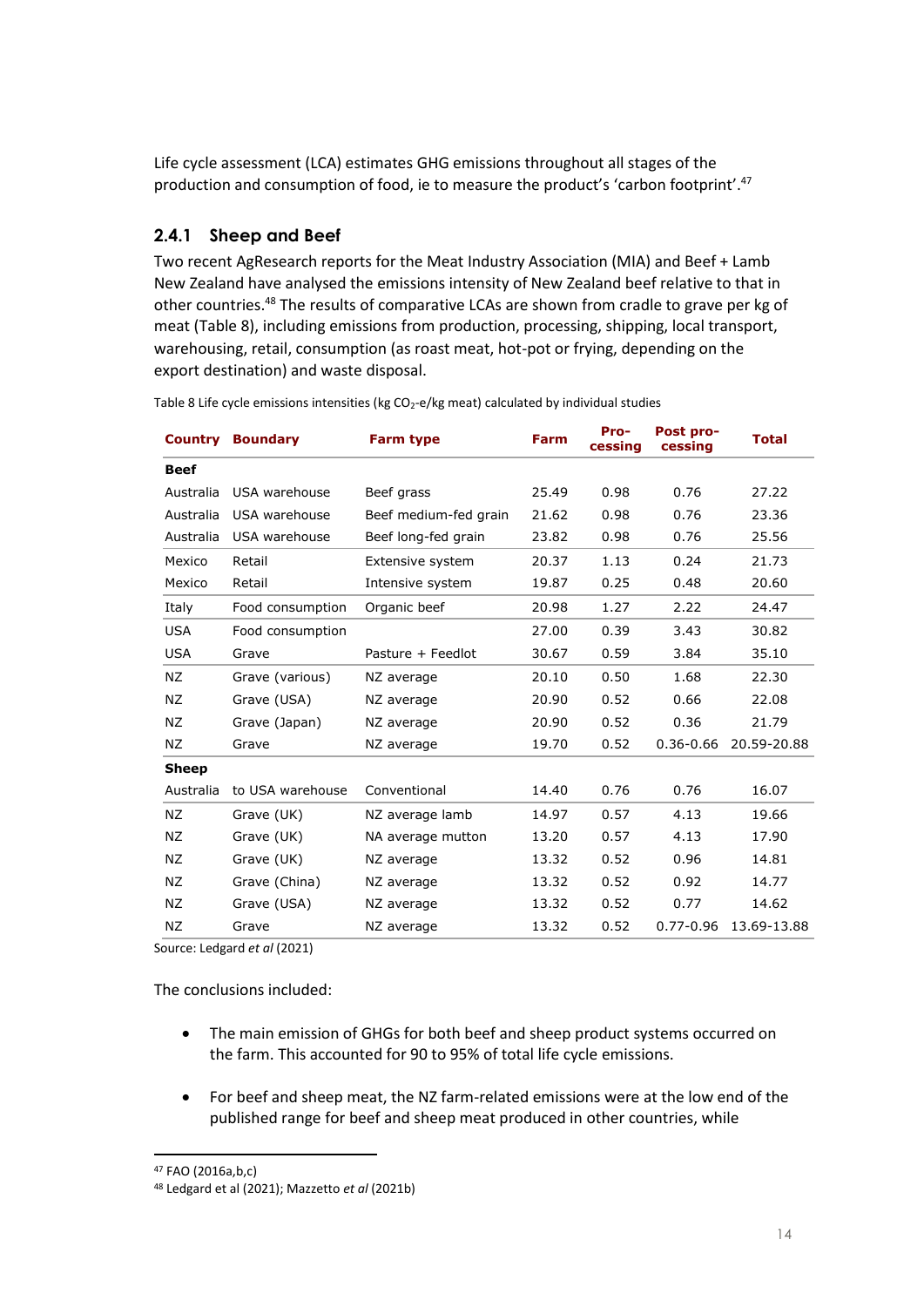processing emissions were intermediate, and post-processing emissions within the wide range reported by others.

- Shipping represented 1-4% of the total carbon footprint. Thus, despite the long shipping distances sometimes involved, this study indicated that NZ beef and sheep meat supplied to widespread international markets have a full life-cycle carbon footprint at the lower end of the range of other published estimates.
- All post-processing stages made up only 1.7-3.0% and 5.3-6.5% of the cradle-tograve carbon footprint for the beef and sheep supply chains, respectively.

An analysis by Mazzetto *et al* compiled average carbon footprint estimates for meat (beef and lamb/sheep meat) production in different countries using liveweight (LW) [\(Figure 3\)](#page-17-0) and meat production [\(Table 9\)](#page-17-1).



<span id="page-17-0"></span>Figure 3 Cradle-to-farm-gate carbon footprint for beef production from different countries using liveweight (LW)

<span id="page-17-1"></span>Table 9 Cradle-to-grave carbon footprint (kg  $CO<sub>2</sub>$ -e per kg meat) for beef and lamb production

| Country     | <b>Beef</b> | Lamb |
|-------------|-------------|------|
| Australia   | 20.66       | 16.1 |
| Portugal    | 20.19       |      |
| Mexico      | 21.16       |      |
| New Zealand | 21.86       | 14.7 |
| Italy       | 24.46       |      |
| USA         | 32.72       |      |
| Tunisia     |             | 26   |
|             | .           |      |

Source: Mazzetto *et al* (2021b)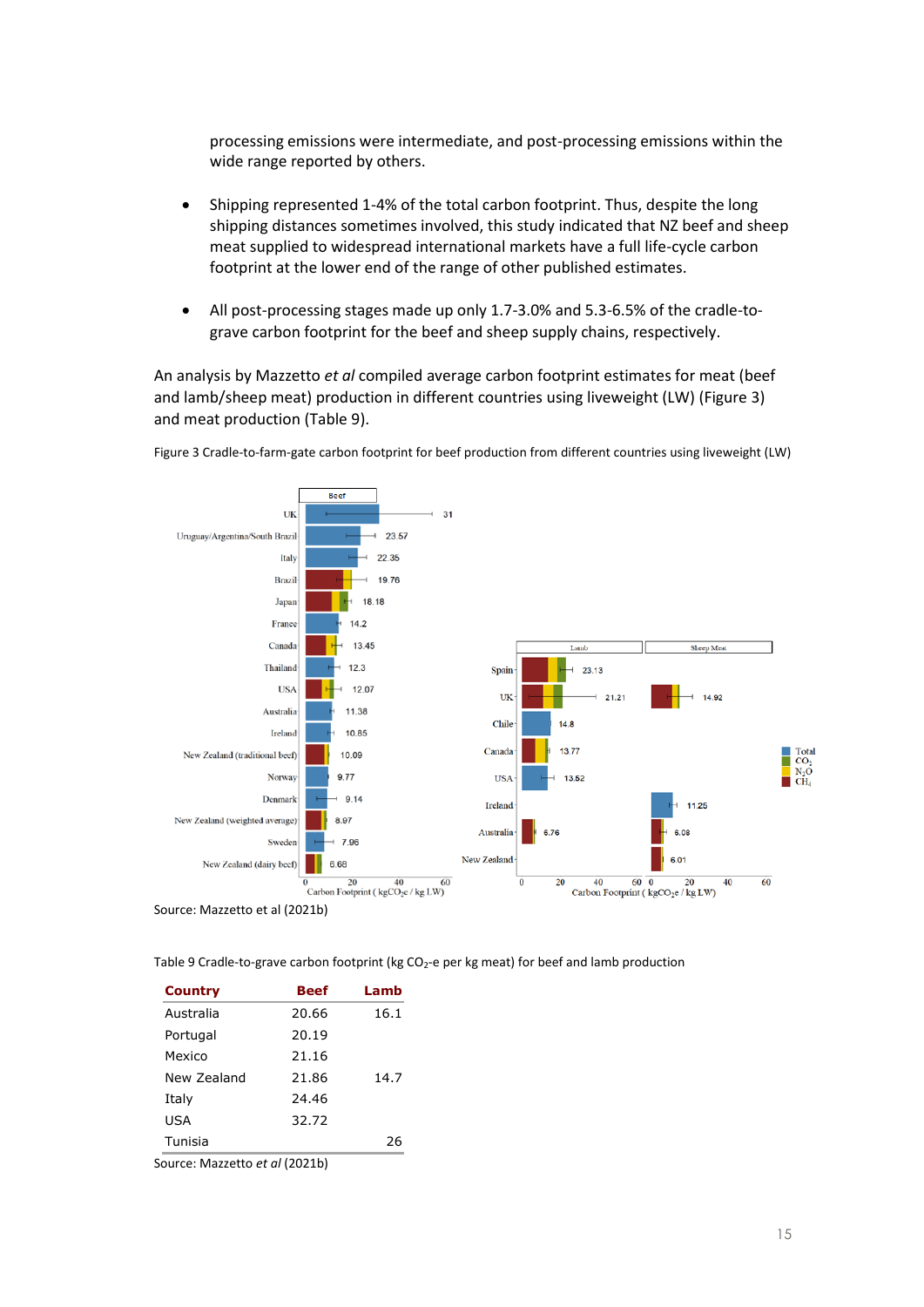For beef, the LW analysis places New Zealand (weighted average for dairy and traditional beef) at the bottom of the range of countries (bar Sweden), including being less emissions intensive than Australia. In contrast, the meat weight analysis [\(Table 9\)](#page-17-1) suggests New Zealand is slightly more emissions intensive than Australia.

For lamb and sheep meat, the analyses all show New Zealand to be less emissions intensive than other countries.

#### *Expected Marginal Comparison*

If there is a loss of production and exports from New Zealand, any net increase in global emissions will depend on which is the expected marginal producer of the individual commodities. To better understand this, we have received inputs from MPI and New Zealand industry bodies, in addition to the OECD/FAO expectations of the sources of export growth [\(Table 5\)](#page-14-1).

For beef, Brazil and Australia are the countries expected to contribute most to increases in exports, with additional significant contributions from Argentina, the US, Canada and Paraguay [\(Table 5\)](#page-14-1). Using data for Australia and the US suggests a range of 20.7 – 35.1 kg  $CO<sub>2</sub>$ -e/kg meat for Australia and the US, compared to 20.6 – 22.3 kg CO<sub>2</sub>-e/kg in New Zealand. If Brazil is the source of additional production, the impacts may be greater (as suggested by the liveweight analysis in [Figure 3\)](#page-17-0) but we do not have the comparative data on a kg of meat basis.

For sheep, Australia, and to a lesser extent the EU, are expected to be the main sources of growth in exports [\(Table 5\)](#page-14-1). Assuming Australia as the main expected competitor, suggests an emissions intensity of 16.1 kg CO<sub>2</sub>-e/kg sheep meat compared to a range of 13.7 – 14.7 kg CO2-e/kg in New Zealand.

#### **2.4.2 Dairy**

Mazzetto et al (2021a) compared New Zealand's carbon footprint for dairy cow milk with that of other countries and regions. Comparisons took account of differences in methodologies used to calculate the footprint. The results are based on emissions per kg of fat-and-protein corrected milk (FPCM). This is not a common measure of production in New Zealand but was used because it was a widely used measure in the literature.<sup>49</sup> Ledgard et *al* (2020) estimate an average relationship for New Zealand of 13.0 kg FPCM/kg MS.<sup>50</sup> Using this conversion factor suggests an emissions intensity of 10.0 kg  $CO<sub>2</sub>-e/kg MS$ , which is slightly less than the 10.8 kg  $CO<sub>2</sub>-e/kg$  MS for farm-level emissions estimated by the CCC in its analysis<sup>51</sup> (equivalent to 0.83 kg CO<sub>2</sub>-e/ kg FPCM).

When the ICCC examined the risks of leakage from agriculture it suggested the risk of leakage from the dairy industry was low because any decrease in dairy production would be likely to be offset by increased production in Western Europe or North America, that those locations have similar emission intensities, have economy-wide emissions caps, and their

<sup>49</sup> André Mazzetto, pers comm

<sup>50</sup> Which is a very similar ratio to that for Ireland also (O'Brien et al, 2015)

<sup>51</sup> This is based on 2018 data (the latest for which national emissions inventory data are available) in Climate Change Commission (2021c)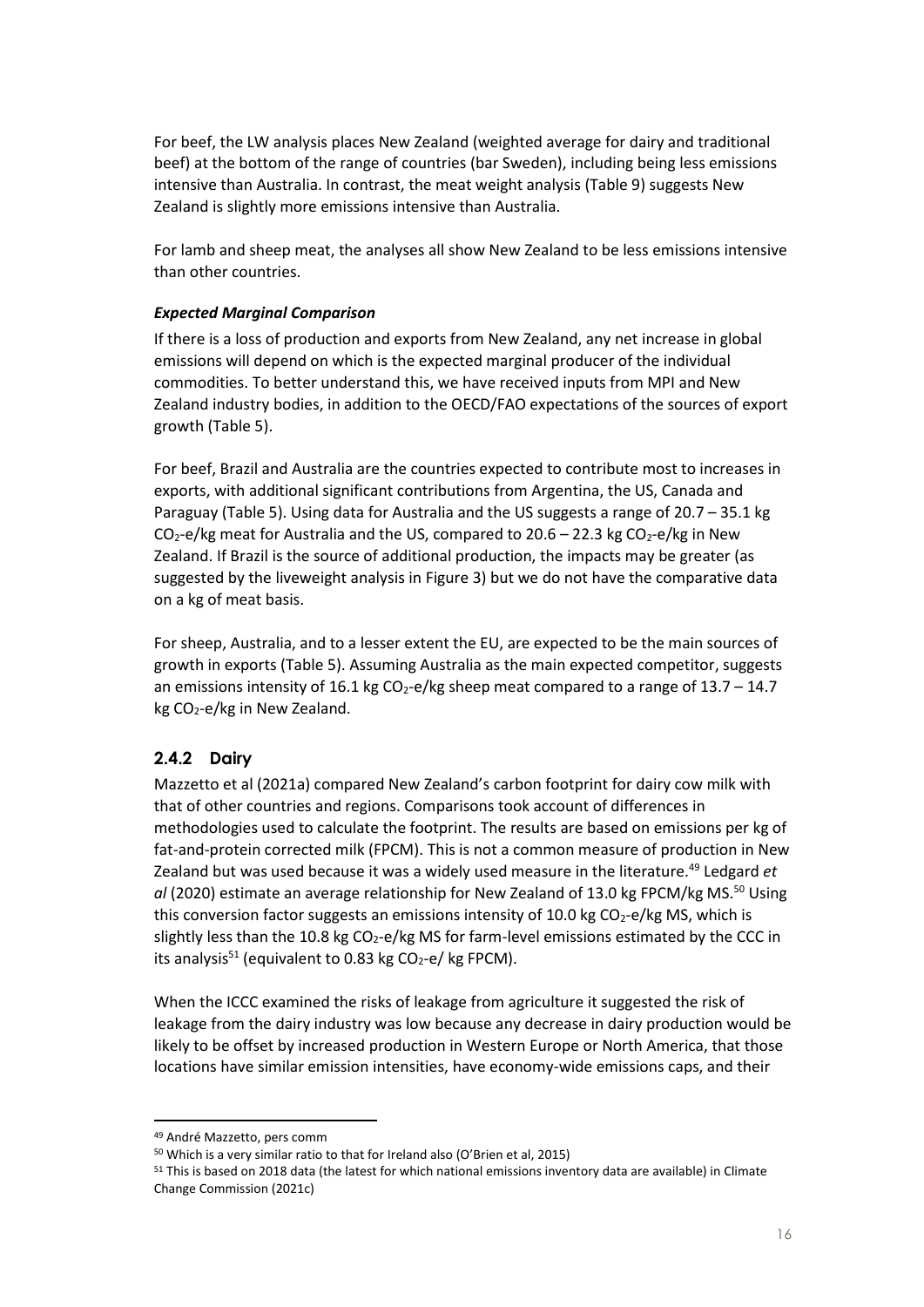farm businesses also face environmental regulations on nitrate, ammonia and phosphorous pollution which would constrain production. 52



Figure 4 Carbon footprint of milk production (kg CO<sub>2</sub>-e/kg FPCM) in different countries (after correction to common GWP, functional unit and allocation methodology)

The OECD/FAO assumptions [\(Table 5\)](#page-14-1) also suggest the US and the EU as the main alternative sources to New Zealand of export growth in WMP and SMP. Because the EU producers are expected to face similar costs on emissions and other environmental regulations, the marginal producer is more likely to be the USA, or possibly Eastern Europe.<sup>53</sup>

Using the USA as marginal producer, suggests a comparison of 1.23 kg  $CO<sub>2</sub>-e/kg$  FPCM compared to 0.77 kg  $CO_2$ -e/kg FPCM for New Zealand. This is equivalent to a comparison of 10.0 kg CO<sub>2</sub>-e/kg MS with 16.0 kg CO<sub>2</sub>-e/kg MS assuming the conversion factor of 13.0 kg FPCM/kg MS (as above).

#### **2.4.3 Summary of Impacts**

Using the numbers from the above LCAs and the suggested marginal producers, we estimate the impacts of production loss on GHG emissions in other countries and globally. [Table 10](#page-20-0) shows the estimated increase in global emissions per lost unit of output (kg of meat or kg of milk solids). We include three scenarios: (1) there are small marginal changes in output and emission changes are not offset in either country via changes in other emissions; (2) there will be partial adjustment, and we have arbitrarily assumed 50%; and (3) emission increases in other countries are fully offset (as assumed by the ICCC) and that there is no growth in global emissions.

Source: Mazetto et al (2021a)

<sup>52</sup> Interim Climate Change Commission (2019)

<sup>53</sup> Kimberly Crewther, Dairy Companies Association of New Zealand (DCANZ), pers comm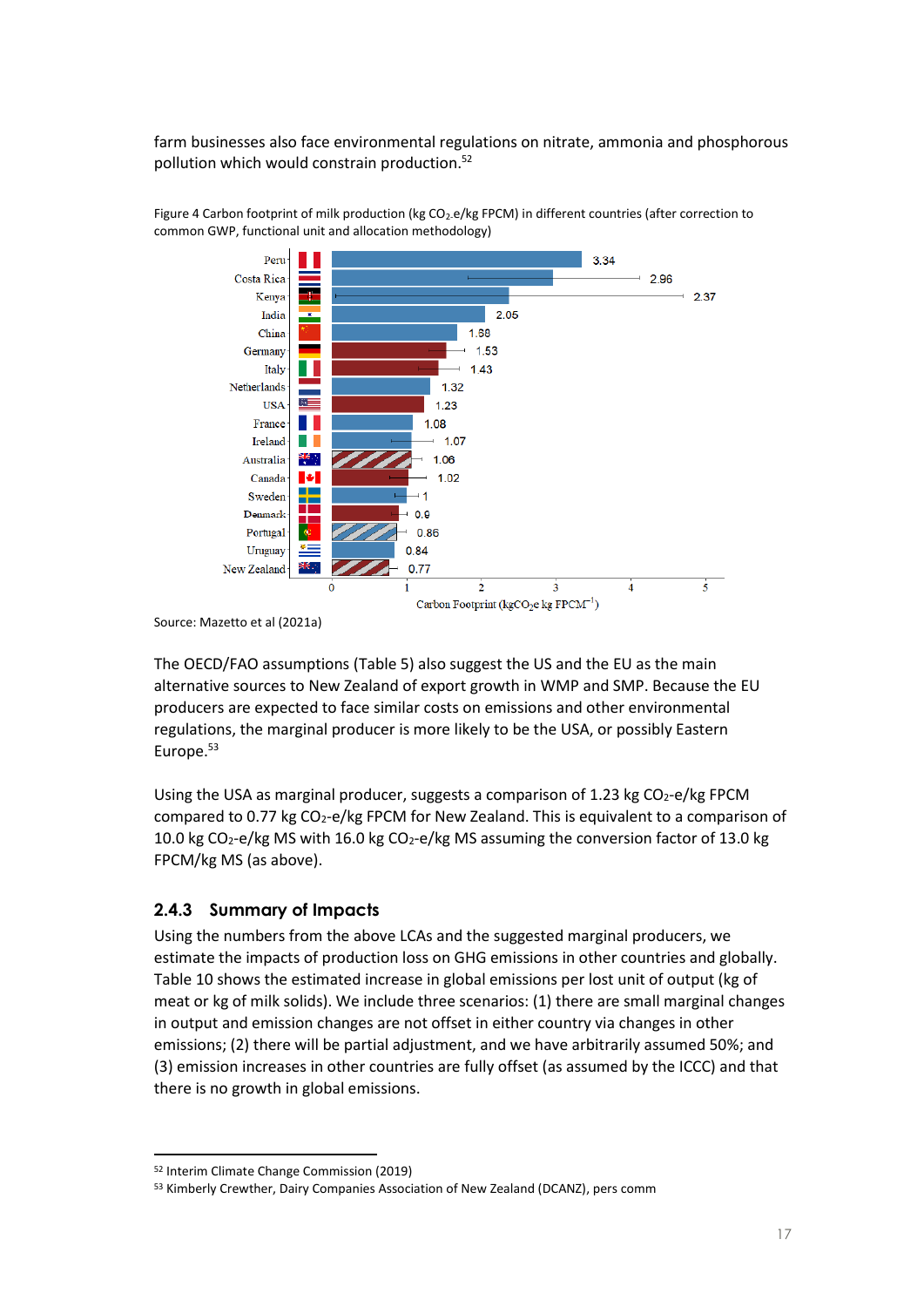<span id="page-20-0"></span>Table 10 Estimated impact of loss of production on emissions

| <b>Product</b><br>type | Unit                           | <b>Assumed</b><br>marginal<br>producer | <b>NZ</b><br>footprint | Inter-      | <b>Difference</b><br>using<br>footprints (% of NZ) | <b>Difference</b><br>using 50%<br>national relative EI of relative EI<br>(% of NZ) | <b>Emission</b><br><i>increases</i><br>fully offset |
|------------------------|--------------------------------|----------------------------------------|------------------------|-------------|----------------------------------------------------|------------------------------------------------------------------------------------|-----------------------------------------------------|
| <b>Beef</b>            | $kq CO2-e/$ Aus, US<br>kg meat |                                        | $20.6 - 22.3$          | 20.7 - 35.1 | $6.5(30\%)$                                        | 3.3(15%)                                                                           | $0\%$                                               |
| Sheep                  | $kg CO2-e/ Aus$<br>kg meat     |                                        | $13.7 - 14.7$          | 16.1        | $1.9(13\%)$                                        | $1.0(7\%)$                                                                         | $0\%$                                               |
| Dairy                  | $kq CO2-e/ US$<br>kg MS        |                                        | 10.0                   | 16.0        | $6.0(60\%)$                                        | $3.0(30\%)$                                                                        | $0\%$                                               |

There is considerable uncertainty in making any predictions of leakage rates. This includes uncertainties in:

- the data used in analysis;
- the assumptions over which countries are the marginal producers likely to increase output;
- the extent of any impact on commodity prices and any associated demand response;
- the extent to which emissions policy will be extended to agricultural emissions in other countries, better enabling New Zealand to absorb cost increases; and
- the extent of offsetting between agricultural emissions and those from other sources, both in New Zealand and other countries.

Using the 50% scenario from [Table 10](#page-20-0) suggests that, for every tonne of emissions reduced in New Zealand from the beef sector from reductions in output, emissions would be expected to rise elsewhere by 1.15 tonnes, an overall increase in global emissions of 15%. The equivalent estimates for sheep and dairy production are emissions increases of 7% and 30% respectively. The 50% assumption is obviously arbitrary and actual leakage rates if pricing was introduced to New Zealand are highly uncertain.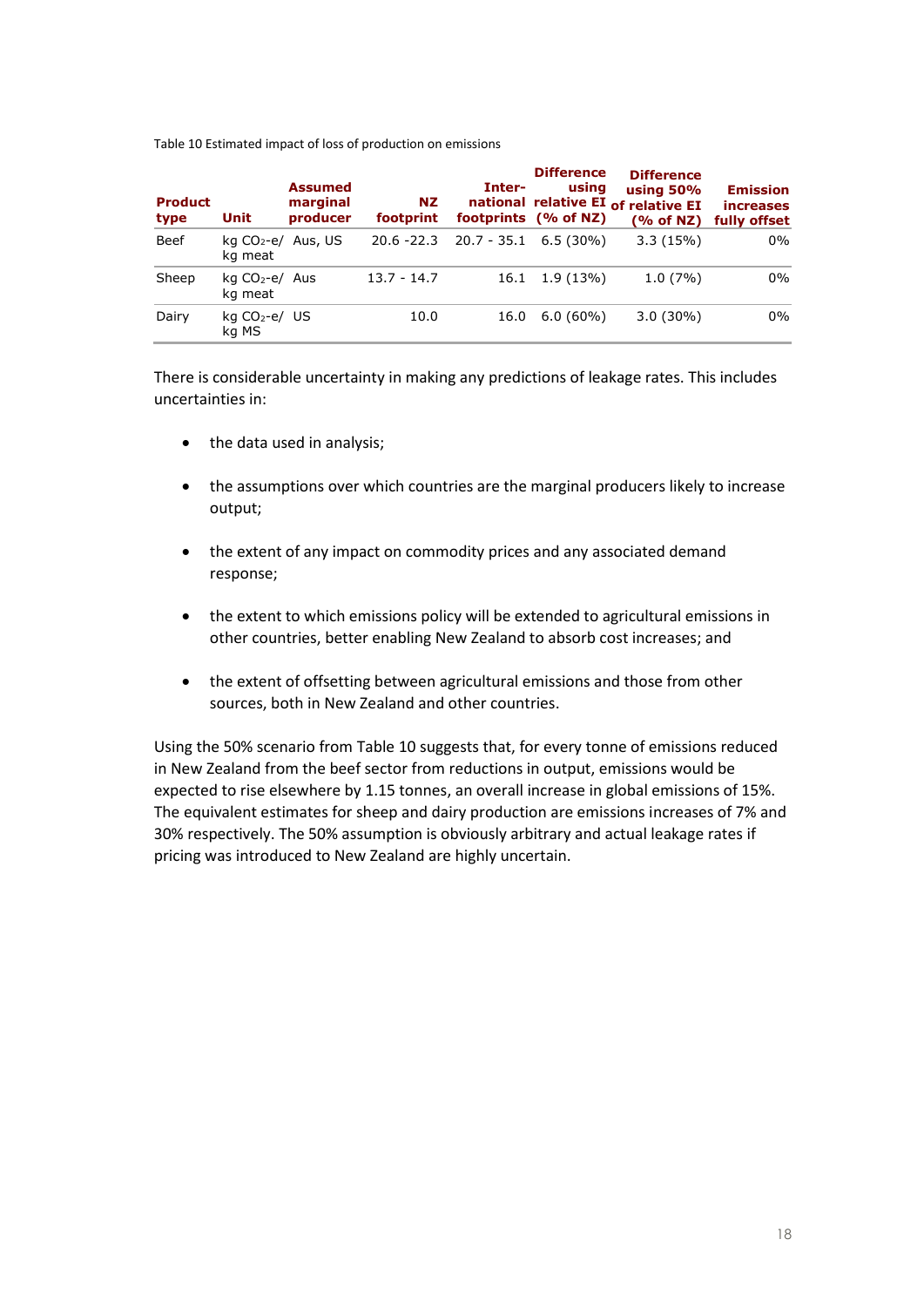# <span id="page-21-0"></span>**3 Conclusions**

The analysis in this report has assessed the interaction between loss of production in New Zealand and gains in other countries, where the implications for emissions might differ with the emission targets employed and the extent to which New Zealand and other countries manage emissions collectively based on GWPs.

Many countries have established targets for emission reductions under the Paris Agreement that are based on GHGs in aggregate. In theory these allow trade-offs to be made between emissions from different sources and sectors, such that any increases in agricultural production and emissions in another country with a hard cap would be offset by reductions in emissions elsewhere in the economy. However, we suggest that management of emissions is not a precise art and that agricultural emissions may not be fully offset. This suggests that, for small marginal changes in production and emissions, emissions will rise globally.

We have deliberately not defined "small marginal changes" as this too is imprecise. But we suggest it is reasonable to assume lost agricultural production from New Zealand will lead to emissions leakage and increases in global emissions.

The development and recent review of industrial allocation policy under the ETS addressed the risk of leakage without attempting to quantify it because of uncertainties in analysis.<sup>54</sup> Quantification has been undertaken in this report based on the results of LCAs and simplifying assumptions about marginal producer countries and the extent of offsetting emissions between sectors as governments seek to achieve national emissions targets; the analysis also does not assume any demand response to changes in product prices that could result. Using these assumptions, with partial (50%) offsetting of emissions, there could be a 15% increase in global emissions for every tonne of emissions reduced in New Zealand from lower output of beef, so if emissions reduced by one tonne in New Zealand, they might increase by 1.15 tonnes in another country. The equivalent estimates for sheep and dairy production are emissions increases of 7% and 30% respectively.

The numbers are illustrative only; this analysis indicates that there is likely to be some leakage but how much is uncertain.

The potential for emissions leakage to erode some of the global benefits of agricultural emissions pricing suggests the benefits of policy options that incentivise emission reductions via efficiency improvements and mitigation technologies, while disincentivising output reduction in New Zealand. This includes pricing options that use output-based rebates in the same way as output-based allocations of NZUs have been used for EITE industries in the ETS, or those that use revenue collected from an emissions charge to fund emission reductions limited to those not achieved by output reductions.

<sup>54</sup> See Ministry for the Environment (2021a), Denne (2021)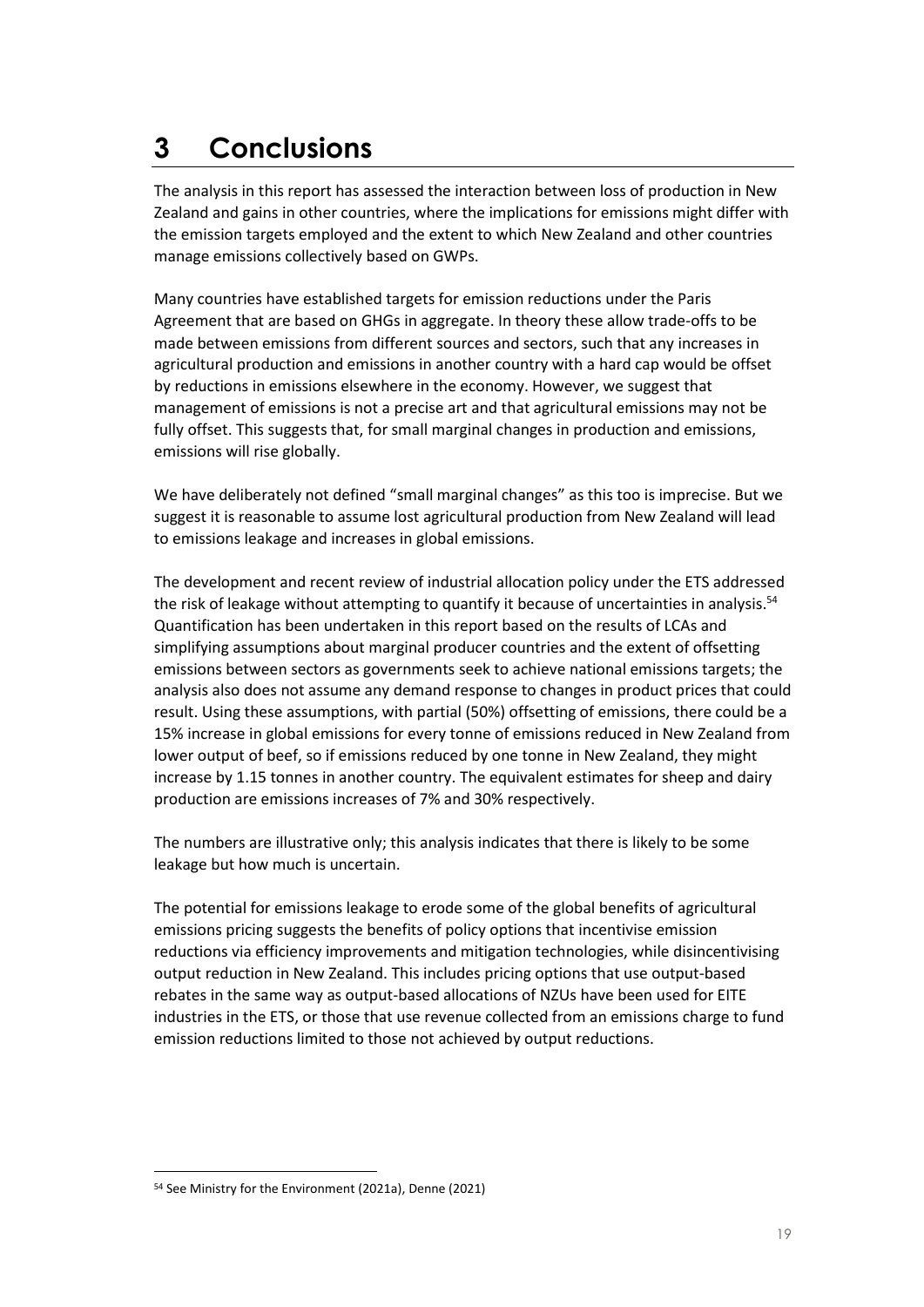# <span id="page-22-0"></span>**4 References**

- Allen MR, Shine KP, Fuglestvedt JS, Millar RJ, Cain M, Frame DJ and Macey AH (2018) A solution to the misrepresentations of CO2-equivalent emissions of short-lived climate pollutants under ambitious mitigation*. npj climate and atmospheric science*, 1: 16. oi:10.1038/s41612-018-0026-8
- Arvanitopoulos T, Garsous G and Agnolucci P (2021) *Carbon leakage and agriculture: A literature review on emissions mitigation policies.* Joint Working Party on Agriculture and the Environment. Trade and Agriculture Directorate, Environment Directorate. COM/TAD/CA/ENV/EPOC(2021)10/FINAL.
- Australian Government (2020) *Australia's Nationally Determined Contribution Communication 2020*.
- Australian Government Department of Industry, Science, Energy and Resources (2020) *Australia's emissions projections 2020.*
- Australian Government Department of Industry, Science, Energy and Resources (2021) *Quarterly Update of Australia's National Greenhouse Gas Inventory: March 2021*. Incorporating emissions from the NEM up to June 2021. Australia's National Greenhouse Accounts.
- Beef + Lamb New Zealand (2021) *Regenerative Agriculture: Market Scan and Consumer Insights*. Summary of research findings, the New Zealand context and what the findings mean for New Zealand sheep and beef farmers.
- Brazil Government (2020) *Paris Agreement Brazil's Nationally Determined Contribution (NDC).*
- Cain M, Lynch J, Allen MR, Fuglestvedt JS, Frame DJ and Macey AH (2019) Improved calculation of warming-equivalent emissions for short-lived climate pollutants. *npj climate and atmospheric science*, 2: 29. doi.org/10.1038/s41612-019-0086-4
- Climate Change Commission (2021a) *Ināia tonu nei: a low emissions future for Aotearoa*. Advice to the New Zealand Government on its first three emissions budgets and direction for its emissions reduction plan 2022 – 2025. New Zealand Government.
- Climate Change Commission (2021b) *How we earn our way in the world*. Supporting Evidence Chapter 15 to*: Ināia tonu nei: a low emissions future for Aotearoa*. Advice to the New Zealand Government on its first three emissions budgets and direction for its emissions reduction plan 2022 – 2025. New Zealand Government. Accessed September 2021 at[: https://ccc-production-media.s3.ap-southeast-](https://ccc-production-media.s3.ap-southeast-2.amazonaws.com/public/Evidence-21/Evidence-CH-15-How-we-earn-our-way-in-the-world.pdf)[2.amazonaws.com/public/Evidence-21/Evidence-CH-15-How-we-earn-our-way-in-the](https://ccc-production-media.s3.ap-southeast-2.amazonaws.com/public/Evidence-21/Evidence-CH-15-How-we-earn-our-way-in-the-world.pdf)[world.pdf](https://ccc-production-media.s3.ap-southeast-2.amazonaws.com/public/Evidence-21/Evidence-CH-15-How-we-earn-our-way-in-the-world.pdf)
- Climate Change Commission (2021c) Scenarios dataset for the Commission's 2021 Draft Advice for Consultation (output from ENZ model). Available (October 2021) at: [https://ccc-production-media.s3.ap-southeast-2.amazonaws.com/public/2021-Draft-](https://ccc-production-media.s3.ap-southeast-2.amazonaws.com/public/2021-Draft-Advice-Scenarios-dataset.xlsx)[Advice-Scenarios-dataset.xlsx](https://ccc-production-media.s3.ap-southeast-2.amazonaws.com/public/2021-Draft-Advice-Scenarios-dataset.xlsx)
- Denne T (2011) *Impacts of the NZ ETS on Emissions Leakage*. Final Report to the Ministry for the Environment. Covec Ltd.
- Denne T (2020) *Essential Freshwater Package: Benefits Analysis*. Report to Ministry for the Environment. Resource Economics Ltd.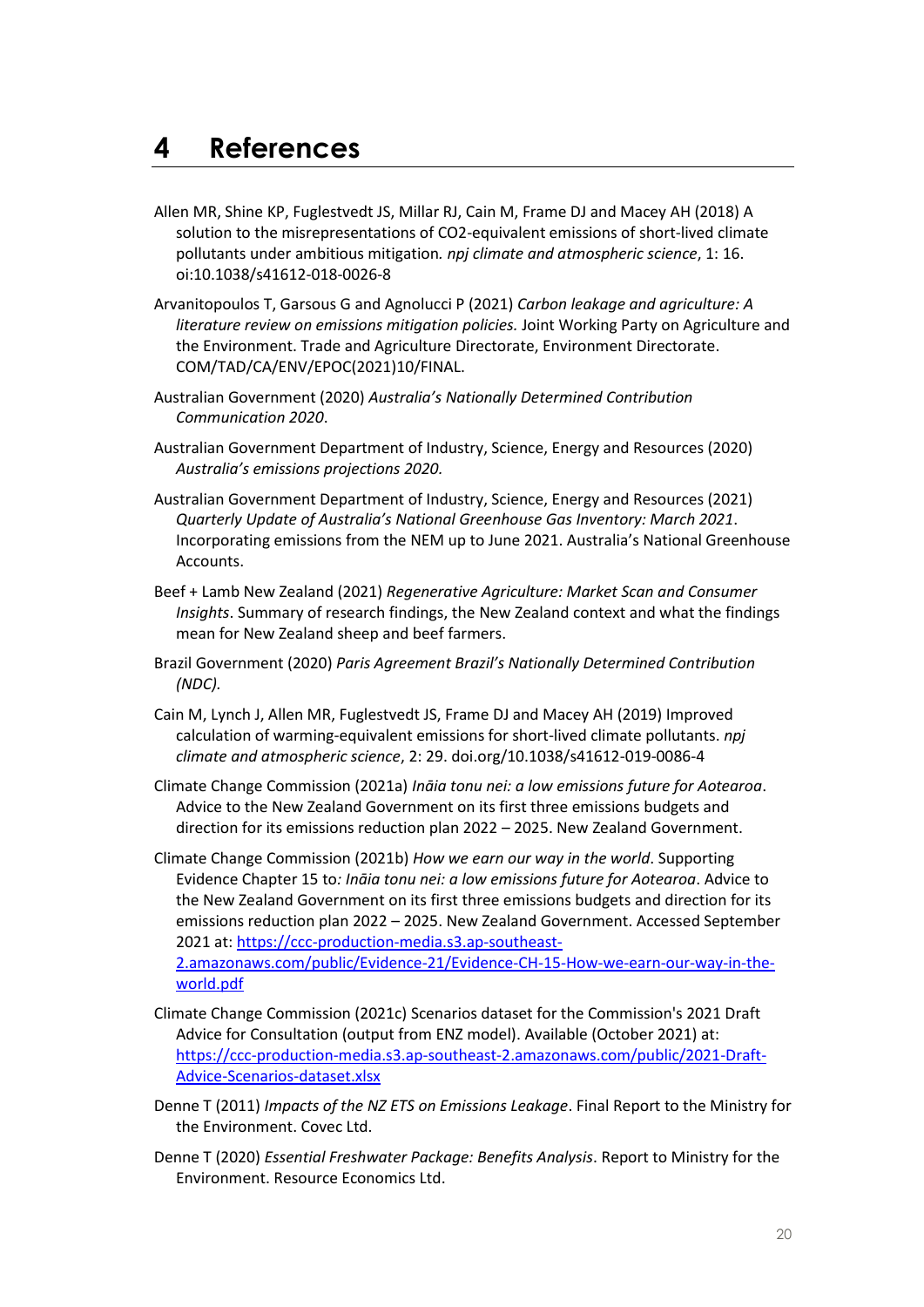Denne T (2021) *Potential for emissions leakage from selected industries in the ETS.* Report to the Ministry for the Environment. Resource Economics Ltd. Redacted version available at:

[https://environment.govt.nz/assets/publications/potential\\_for\\_emissions\\_leakage\\_fro](https://environment.govt.nz/assets/publications/potential_for_emissions_leakage_from_selected_industries_in_the_ets.pdf) [m\\_selected\\_industries\\_in\\_the\\_ets.pdf](https://environment.govt.nz/assets/publications/potential_for_emissions_leakage_from_selected_industries_in_the_ets.pdf)

- Denne T (2022) *Pricing agricultural GHG emissions: impacts on dairy, sheep & beef and horticulture industries*. Report to He Waka Eke Noa. Resource Economics Ltd.
- Djanibekov U, O Samarasinghe and S Greenhalgh (2019) *Modelling of agricultural climate change mitigation policy scenarios*. Report prepared for: The Ministry for Primary Industries. Manaaki Whenua – Landcare Research Contract Report: LC3562.
- Doole G (2021) Impacts of emissions pricing options on the NZ dairy sector. Presentation to He Waka Eke Noa, 28 June 2021. Dairy NZ.
- Dorner Z, U Djanibekov, T Soliman, A Stroombergen, S Kerr, DA Fleming, S Cortes-Acosta and S Greenhalgh (2018) *Land-use Change as a Mitigation Option for Climate Change*. Report to the Biological Emissions Reference Group (Project No. 18398). Motu Economic and Public Policy Research.
- European Union (2020) *The update of the nationally determined contribution of the European Union and its Member States*. Submission by Germany and the European Commission on behalf of the European Union and its Member States.
- European Union and US Government (2021) *Joint EU-US Press Release on the Global Methane Pledge*. Brussels, 18 September 2021.
- FAO (2016a) *Environmental performance of animal feeds supply chains: Guidelines for assessment*. *Version 1*. Livestock Environmental Assessment and Performance Partnership. FAO, Rome, Italy.
- FAO (2016b) *Environmental performance of large ruminant supply chains: Guidelines for assessment*. *Version 1.* Livestock Environmental Assessment and Performance Partnership. FAO, Rome, Italy.
- FAO (2016c) *Greenhouse gas emissions and fossil energy use from small ruminant supply chains: Guidelines for assessment*. *Version 1.* Livestock Environmental Assessment and Performance Partnership. FAO, Rome, Italy.
- Frame D and Macey A (2021) *Kicking the can on methane*. Newsroom Oct 16, 2021. Accessed at:<https://www.newsroom.co.nz/ideasroom/kicking-the-can-on-methane>
- Henderson B and C Frezal (2019) *International scan of GHG mitigation policies in agriculture*. Revised report 12/03/2019. Report prepared for New Zealand's Interim Climate Change Committee (ICCC). OECD, Paris.
- Henderson B and Verma M (2021) *Global assessment of the carbon leakage implications of carbon taxes on agricultural emissions*. Joint Working Party on Agriculture and the Environment. Trade and Agriculture Directorate, Environment Directorate. COM/TAD/CA/ENV/EPOC(2021)11/FINAL.
- Interim Climate Change Committee (2019) Action on Agriculture Technical Appendix 7. *International context and the risk of emissions leakage*.
- Ireland Department of Agriculture, Food and the Marine (2020) *A Roadmap towards Climate Neutrality*.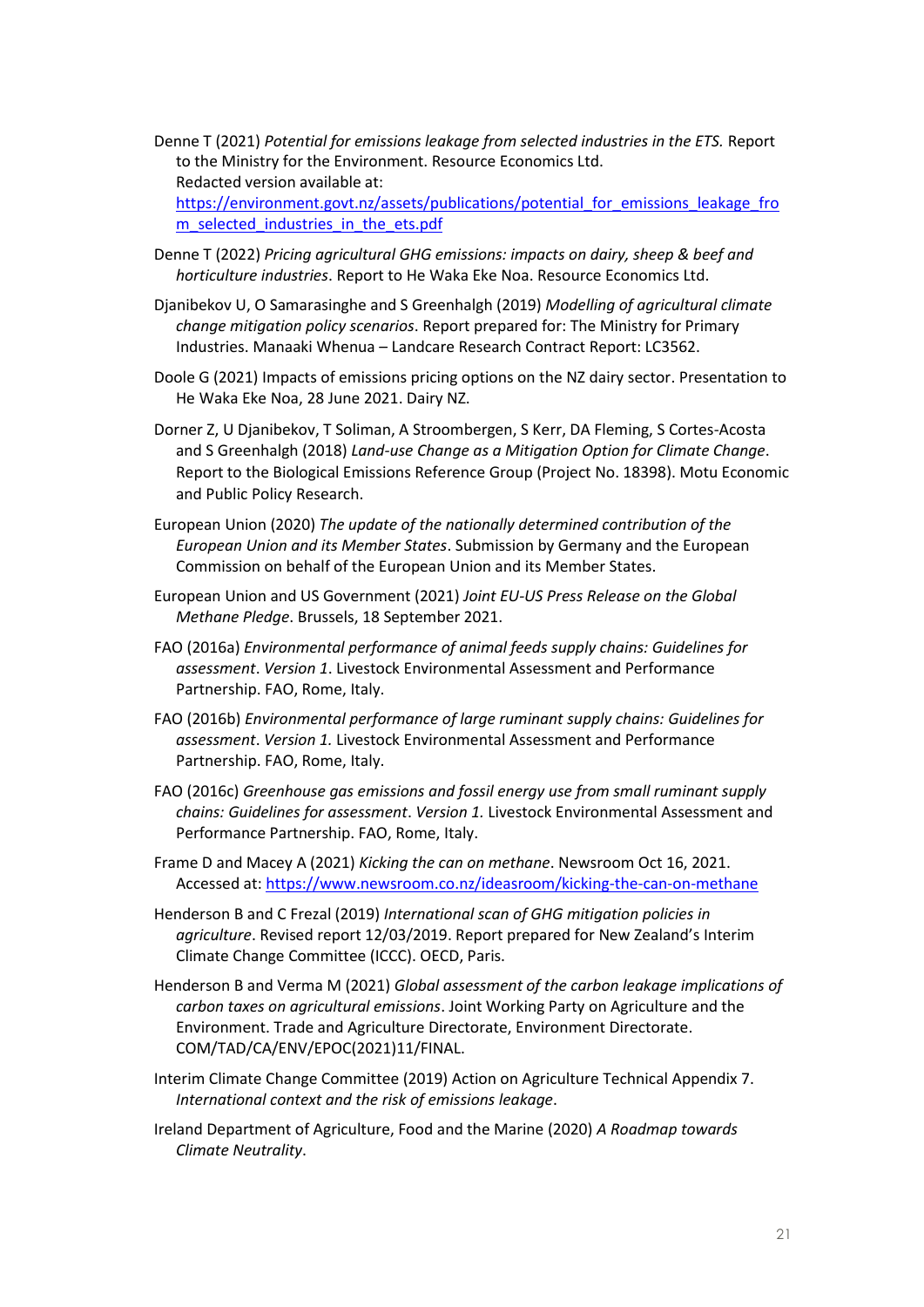- Ireland Department of the Environment, Climate and Communications (2021) *Climate Action Plan 2021. Securing Our Future*. Government of Ireland.
- Ireland Environmental Protection Agency (2021) *Ireland's Greenhouse Gas Emissions Projections 2020-2040*.
- Ledgard S, S Falconer, R Abercrombie, G Philip and JP Hill (2020) Temporal, spatial, and management variability in the carbon footprint of New Zealand milk. *Journal of Dairy Science,* 103(1):1031–1046. https://doi.org/10.3168/jds.2019-17182
- Ledgard S, S Falconer and A Mazzetto (2021) *Carbon footprint of New Zealand beef and sheep exported to different markets*. Report for the Meat Industry Association (MIA) and Beef + Lamb New Zealand. RE450/2021/006. AgResearch.
- Mazzetto A, S Falconer and S Ledgard (2021a) *Mapping the carbon footprint of milk for dairy cows*. Report for DairyNZ RE450/2020/081. AgResearch.
- Mazzetto A, S Falconer and S Ledgard (2021b) *Review of the carbon footprint of beef and sheep meat*. Report for the Meat Industry Association (MIA) and Beef+Lamb New Zealand. RE450/2020/097. AgResearch.
- Ministerio de Ambiente y Desarrollo Sostenible, República Argentina (2020) *Segunda Contribución Determinada a Nivel Nacional de la República Argentina*.
- Ministry for the Environment (2021a) Reforming industrial allocation in the New Zealand Emissions Trading Scheme: Consultation document.
- Ministry for the Environment (2021b) *Te hau mārohi ki anamata. Transitioning to a lowemissions and climate-resilient future: Have your say and shape the emissions reduction plan*. Wellington: Ministry for the Environment.
- Ministry for the Environment and The Treasury (2007) *The Framework for a New Zealand Emissions Trading Scheme*.
- Ministry for Primary Industries (2021) *Situation and Outlook for Primary Industries*. June 2021.
- Netherlands Government (2019) Climate Agreement. The Hague 28 June 2019.
- Netherlands National Institute for Public Health and the Environment (2021) *Greenhouse gas emissions in the Netherlands 1990–2019. National Inventory Report 2021*.
- New Zealand Government (2021) *Submission under the Paris Agreement. New Zealand's first Nationally Determined Contribution*. Updated 4 November 2021.
- O'Brien D, T Hennessy, B Moran and L Shalloo (2015) Relating the carbon footprint of milk from Irish dairy farms to economic performance. *Journal of Dairy Science*, 98(10): 7394- 7407.
- Office of the Minister for Climate Change (2019) *Biogenic methane reductions required under the climate change Bill*. Cabinet paper. Available at: [https://environment.govt.nz/assets/Publications/Biogenic-methane-reductions](https://environment.govt.nz/assets/Publications/Biogenic-methane-reductions-required-under-the-climate-change-Bill-Cabinet-paper-2019-C-05435.pdf)[required-under-the-climate-change-Bill-Cabinet-paper-2019-C-05435.pdf](https://environment.govt.nz/assets/Publications/Biogenic-methane-reductions-required-under-the-climate-change-Bill-Cabinet-paper-2019-C-05435.pdf)
- OECD/FAO (2021) *OECD-FAO Agricultural Outlook 2021-2030.* OECD Publishing, Paris. <https://doi.org/10.1787/19428846-en>
- Opio C, Gerber P, Mottet A, Falcucci A, Tempio G, MacLeod M, Vellinga T, Henderson B and Steinfeld H (2013) *Greenhouse gas emissions from ruminant supply chains – A global life cycle assessment*. Food and Agriculture Organization of the United Nations (FAO), Rome.